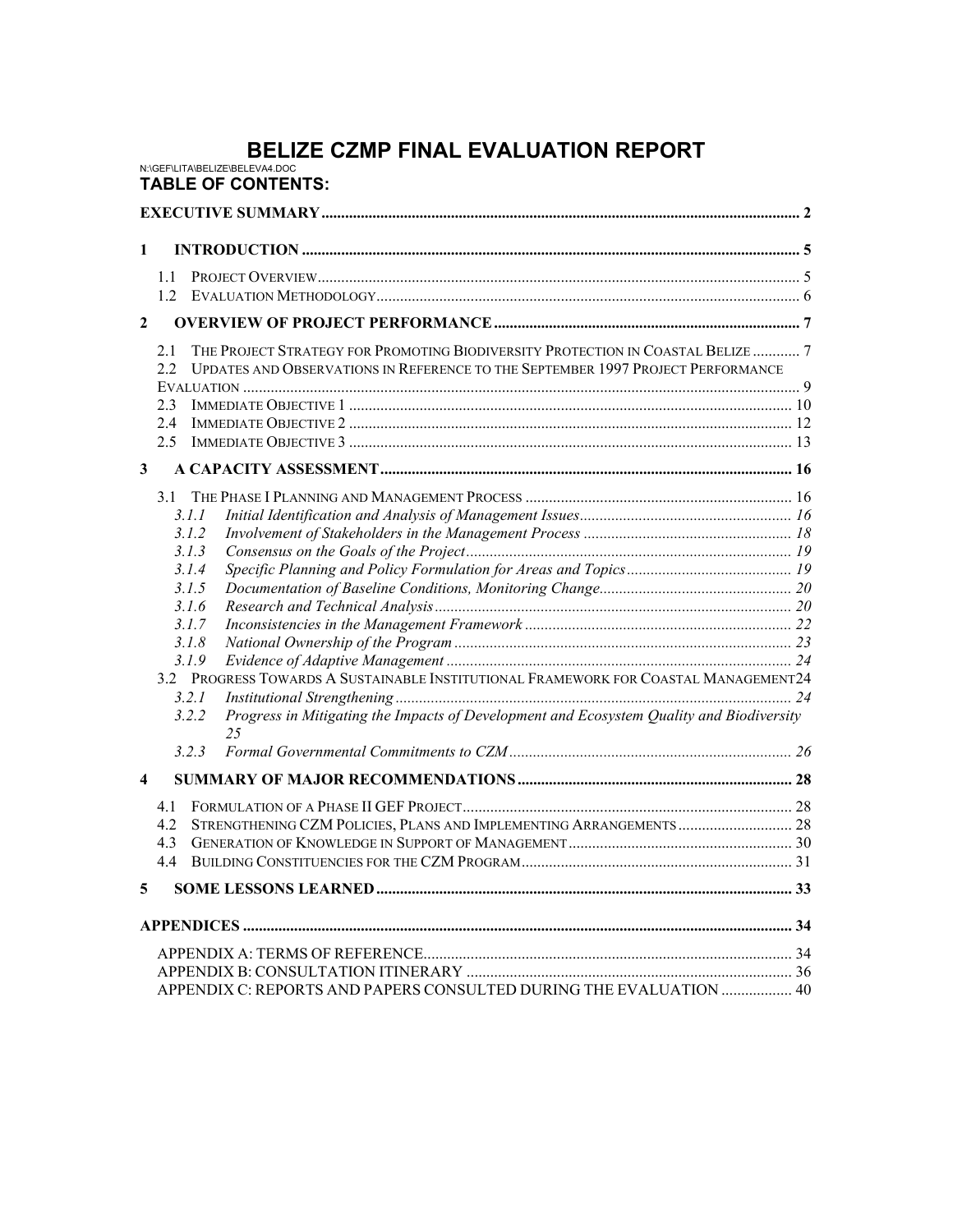# **EXECUTIVE SUMMARY**

Coastal management in Belize has made major advances since an initial workshop in San Pedro in 1989 and the initiation of this GEF-sponsored project in 1993. According to the coastal management cycle described by GESAMP (1996), Belize had completed many of the essential actions called for by Steps (1) and (2) and the Belize Legislature has recently made an initial formal commitment to a national coastal management program. This legislation is an important first step in the process of formalizing governance policies, management procedures and financial commitments called for by Step (3). Experience in policy implementation has been gained in the marine reserves and through the implementation of environmental impact assessments and permitting programs administered independently by various ministries.

- (1) A primary output of the pilot GEF project is the Coastal Zone Management (CZM) Authority that was formally enacted in March 1998. This creates a Statutory Instrument that for the first time provides Belize with a permanent formal institutional structure for conserving coastal biodiversity and managing coastal issues through a multi-institutional Board of Directors, an Advisory Council and a CZM Institute based at the University College of Belize. The responsibilities of the Authority, however, are limited to coordination and advising the Minister of Agriculture and Fisheries, the principal ministry entrusted with coastal resource management and conservation. The coastal zone is defined in the legislation to encompass territorial marine waters below the mean high water mark. It therefore does not link the management of resources and activities on coastal waters with resources and activities on coastal lands. The project recognizes this shortcoming and it has worked closely with the Forestry and Land Departments of the Ministry of Natural Resources to ensure that strong links are maintained between land-based activities and coastal management efforts.
- (2) The new legislation provides the CZM program with core funding from a fee levied on catch and release sport fisheries, and potentially, other user fees yet to be determined. In addition, the government of Belize has allocated B\$100,000 for FY 1998 and has committed to a similar sum for FY 1999. These two sources provide for a portion of the estimated annual costs of administering the program.
- (3) In 1996, and with the support of this project, seven of the Marine Reserves were designated as a World Heritage Site and thus received international recognition for their importance and their status as reserves.
- (4) As a result of project activities, many ingredients for an integrated set of policies and plans for the coastal region have been prepared. However, only Marine Reserves and Coastal Protected Areas have been formally enacted. Most of these nine protected areas have formally adopted management plans but on-site management and compliance with the regulations is weak or absent in several of these sites. Proposed policies and recommendations on such topics as dredging and development in the Cayes have not proceeded beyond the Project's Steering Committee (now the Board of the CZM Authority) but have been informally applied as guidelines.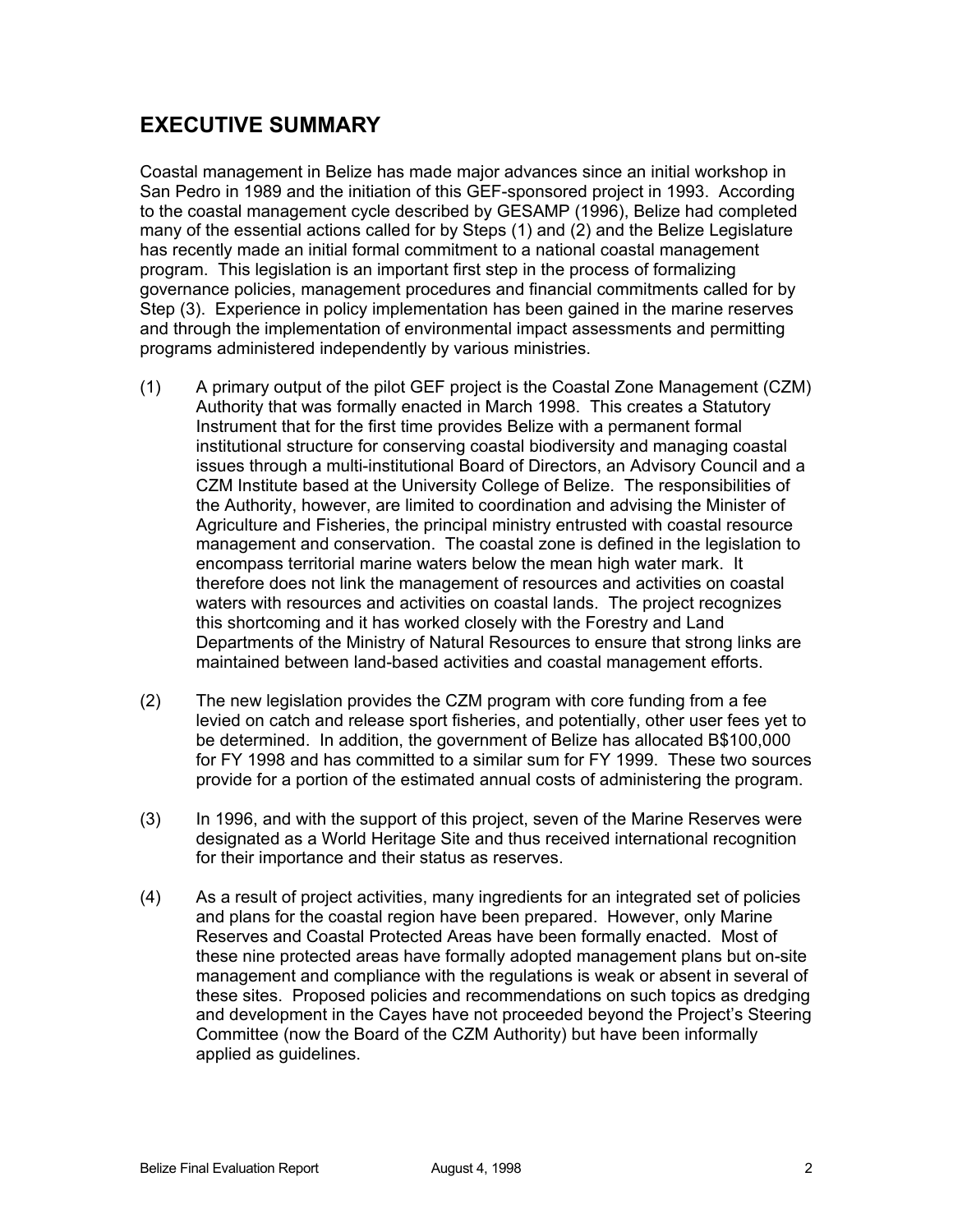- (5) Among the planning tools developed by the project is a GIS system is now operational in the Project offices. It contains a detailed map of subtidal habitat types and incorporates baseline information on some elements of the region's biodiversity including coral reef surveys and a baseline of the manatee population.
- (6) Among its capacity building efforts, the project has supported four Belizeans who have now earned Bachelor of Science degrees, one a Master's degree, and one who is currently completing a Ph.D. Six others have received specialized training in coastal resource management conservation. All of these individuals have returned, or expected to return, to government posts.
- (7) There is great concern both within government and the private sector representatives contacted during this evaluation over the pressures that threaten the qualities of coastal ecosystems in Belize. There is strong consensus over the urgent need for an integrated, internally consistent and well-implemented governance processes.

On the basis of this evaluation of the GEF project as well as discussions with many of those most involved in coastal management in Belize, we recommend a Phase II GEFsupported Project with the following characteristics:

- A stronger emphasis on the participation of communities and stakeholders in all phases of issue analysis, planning, implementation and evaluation. We support the proposed strategy of initially focusing such a co-management approach on a demonstration project in the Caye Caulker vicinity.
- We recommend redefining the goal of the national CZM Plan that has been called for since 1989 as a National Policy for the Management of the Coastal Region that would subsequently be implemented through a sequence of areaand issue-specific policies, plans and actions. Formal enactment of such a Management Policy by the legislature should be a primary goal for a Phase II GEF Project. It should clearly differentiate between national policies and goals and the individual projects that can contribute to specific elements of that policy. A Phase II GEF Project should be seen as one contribution to the realization of the national goals and policies for the Belize coastal region.
- We recommend that during a Phase II GEF intervention baseline related information and monitoring activities are refocused on issues and specific sites where information on short-term change (one to five years) in the condition and use of the coastal region is most urgently needed to inform the management process and to conserve biodiversity. This more focused and targeted approach would facilitate the identification of success indicators, enable a more precise assessment of the most viable and effective measures for long-term conservation management, and promote the future replication of best practices based on measurable and quantifiable results and impact.
- We recommend periodic self-assessments in which all of those involved in the CZM program participate. These stakeholder assessments would be designed to encourage an incremental, learning-based approach to coastal management.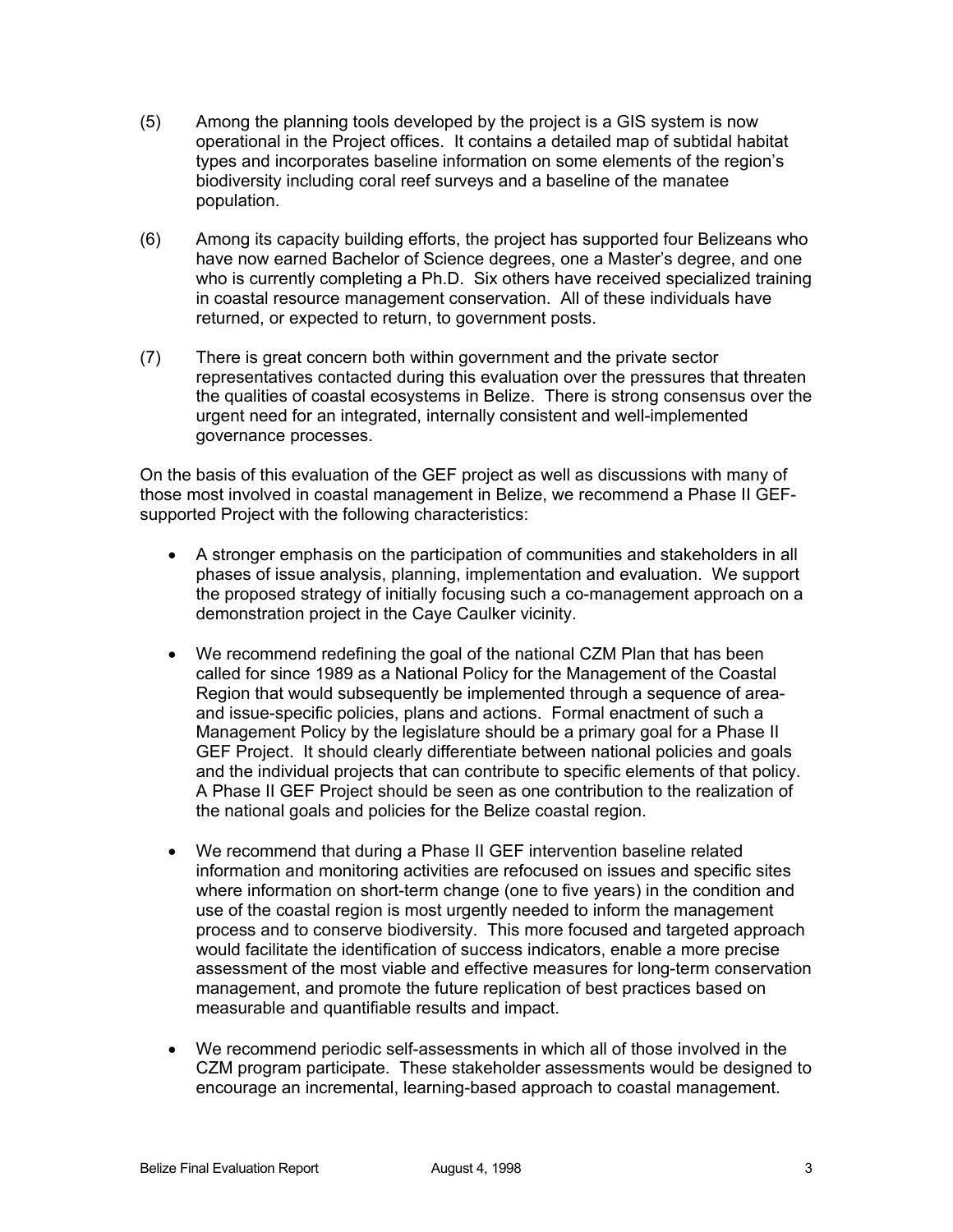- We recommend periodic widely distributed state-of-the-coast reports that summarize information on trends, disseminate best practices and progress achieved, and examine the broad implications of selected issues being addressed by the program.
- We recommend that training and public education be strategically targeted upon specific audiences and specific messages rather than promoting public "awareness" for the coast and its biodiversity.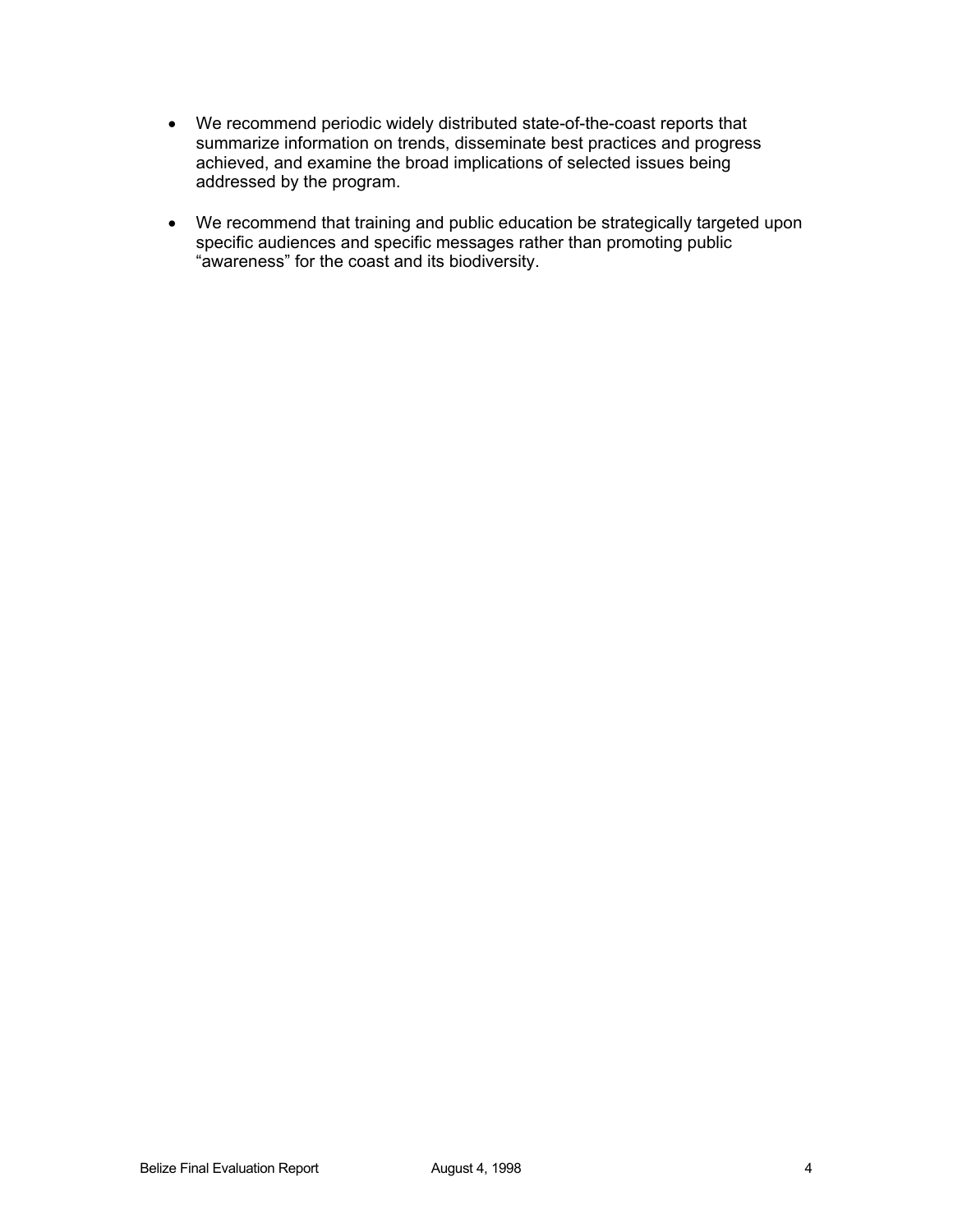# **1 INTRODUCTION**

### *1.1 Project Overview*

Country: Belize Project Number and Title: BZE/92/G31/A/1G/31 Duration: The Vears of the Vears of the Vears of the Vears of the Vears of the Vears of the Vears of the Vears

Government of Belize Contribution: BZ \$1.8 million (US \$0.9 million)<br>UNDP Contribution: US \$3 million UNDP Contribution:

Executing Agency: Office of Project Services (OPS) of the United Nations Development Programme (UNDP) Implementing Agency: Ministry of Agriculture and Fisheries

This Project was designed in 1993 to promote the formulation and initial implementation of a coastal zone management program in Belize. This process began in 1987 when the Belize Fisheries Department created the Hol Chan Marine Reserve and subsequently assembled an international workshop at which the major features of a national CZM strategy was prepared. In 1993, one of the Project's original purposes was to develop the capabilities of the coastal zone management unit in the Fisheries Department. This was modified in 1995 following a Project Steering Committee decision that the Project's staff and equipment should move out of the Fisheries Department with the expectation that it would eventually become a Technical Institute associated with the University College of Belize.

The Project has addressed the conservation and development needs in the Belize coastal region. This is a complex system consisting of the largest barrier reef in the Atlantic, three offshore atolls, patch reefs, seagrass beds, several hundred cays of sand and mangroves, extensive mangrove forests, coastal lagoons, and estuaries. The coastal region supports two of the country's major industries—tourism and fisheries. Tourism has been the fastest growing sector and is resulting in a development boom in the Cayes. The development process is resulting in the expansion of resorts and residential developments and intensifying visitation of reef areas.

This five-year project has worked to protect the high ecosystem qualities and biodiversity of the coastal region through institutional strengthening, planning, applied research, and enhanced public awareness. The GEF budget of US \$3 million was expended as follows:

| <b>National Personnel</b>               | 690,433 |
|-----------------------------------------|---------|
| Consultants                             | 451,673 |
| Support/Mission Costs (UNOPS/UNDP)      | 182,389 |
| <b>Local Travel</b>                     | 84,465  |
| <b>Operating and Maintenance Cost</b>   | 360,583 |
| Equipment                               | 462,980 |
| Training (Fellowships and Workshops)    | 409,778 |
| Sub-contracts (Facilities and Research) | 357,699 |
|                                         |         |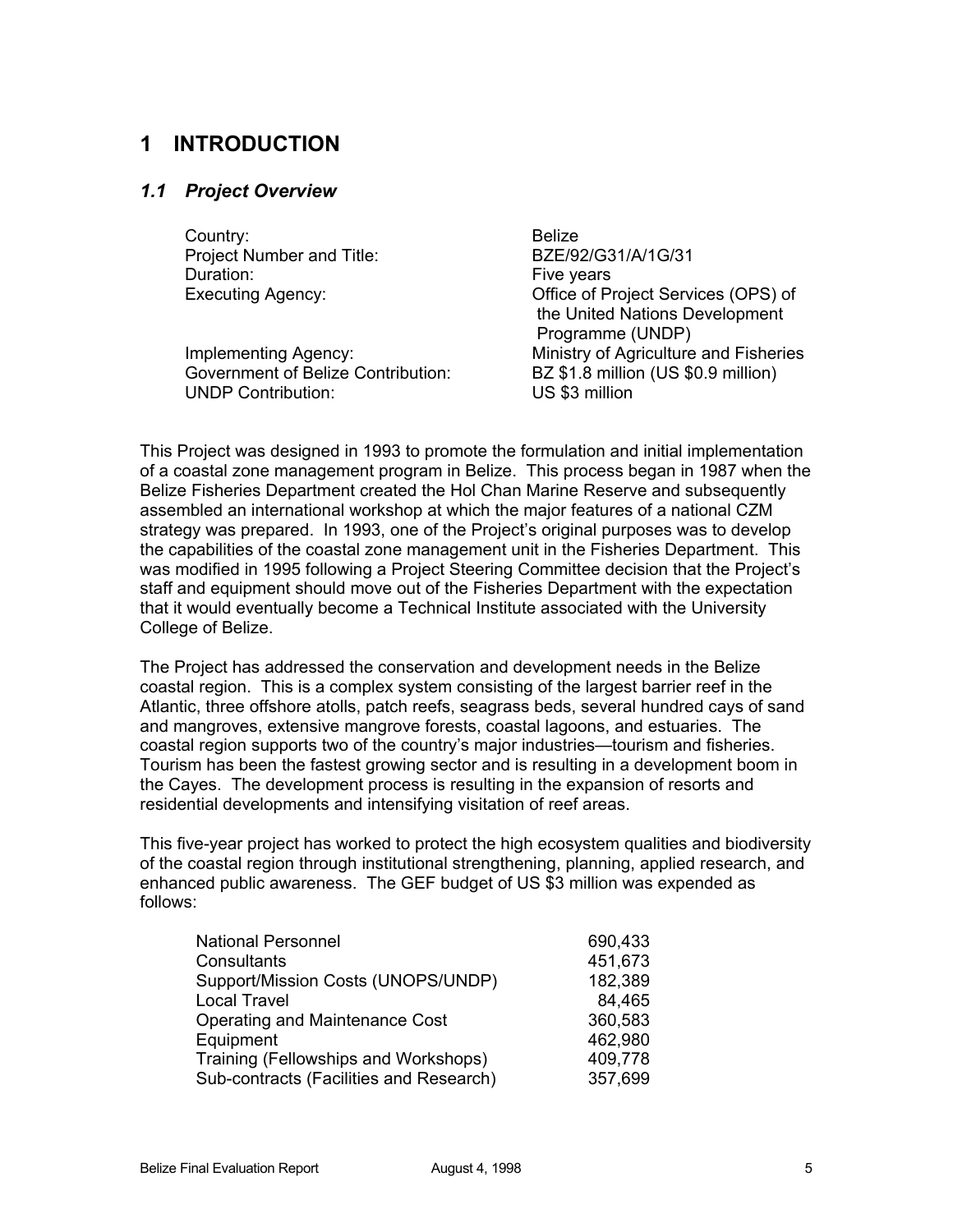# *1.2 Evaluation Methodology*

This final evaluation was conducted by Stephen Olsen, Director of the University of Rhode Island's Coastal Resources Center (CRC) and Magnus Ngoile of the Marine Sciences Institute of Tanzania and former Director of Marine and Coastal Programs of the International Union for the Conservation of Nature (IUCN). The team reviewed a large number of documents provided by UNDP before visiting Belize. In Belize, a series of interviews were arranged by Ms. Janet Gibson, the Project's National Coordinator. These interviews and a field trip were conducted from April 20-24, 1998.

A long sequence of performance evaluations have been completed on this Project as part of UNDP's standard monitoring and evaluation requirements, as well as externally commissioned reviews. This Final Evaluation is therefore primarily in the form of a Capacity Assessment. Section 2, however, briefly summarizes what the Project has accomplished in relation to its three primary objectives and the End-of-Project situation as these are set forth in the 1993 Project Document. The overview in Section 2 is offered as a summary and update on the accomplishments as they were listed in the Project Performance Evaluation Report prepared in September 1997.

While a Performance Evaluation assesses the degree to which specified Project Objectives were achieved, a Capacity Assessment focuses on the adequacy of management structures and the governance process as these relate to generally accepted international standards and experience. A similar approach has been utilized in the final evaluations of GEF-sponsored projects that feature a coastal management approach and biodiversity protection in Patagonia and Cuba. In a management Capacity Assessment the purposes are to find ways to improve project design and implementation and to make adjustments to the internal workings of a project or program and to the coastal management strategies and practices that the project is promoting. As such, this document offers recommendations that are based on an assessment of the governance process, the current institutional capacity and lessons learned in the course of implementing this GEF Project. The Terms of Reference for this final evaluation are provided in Appendix A.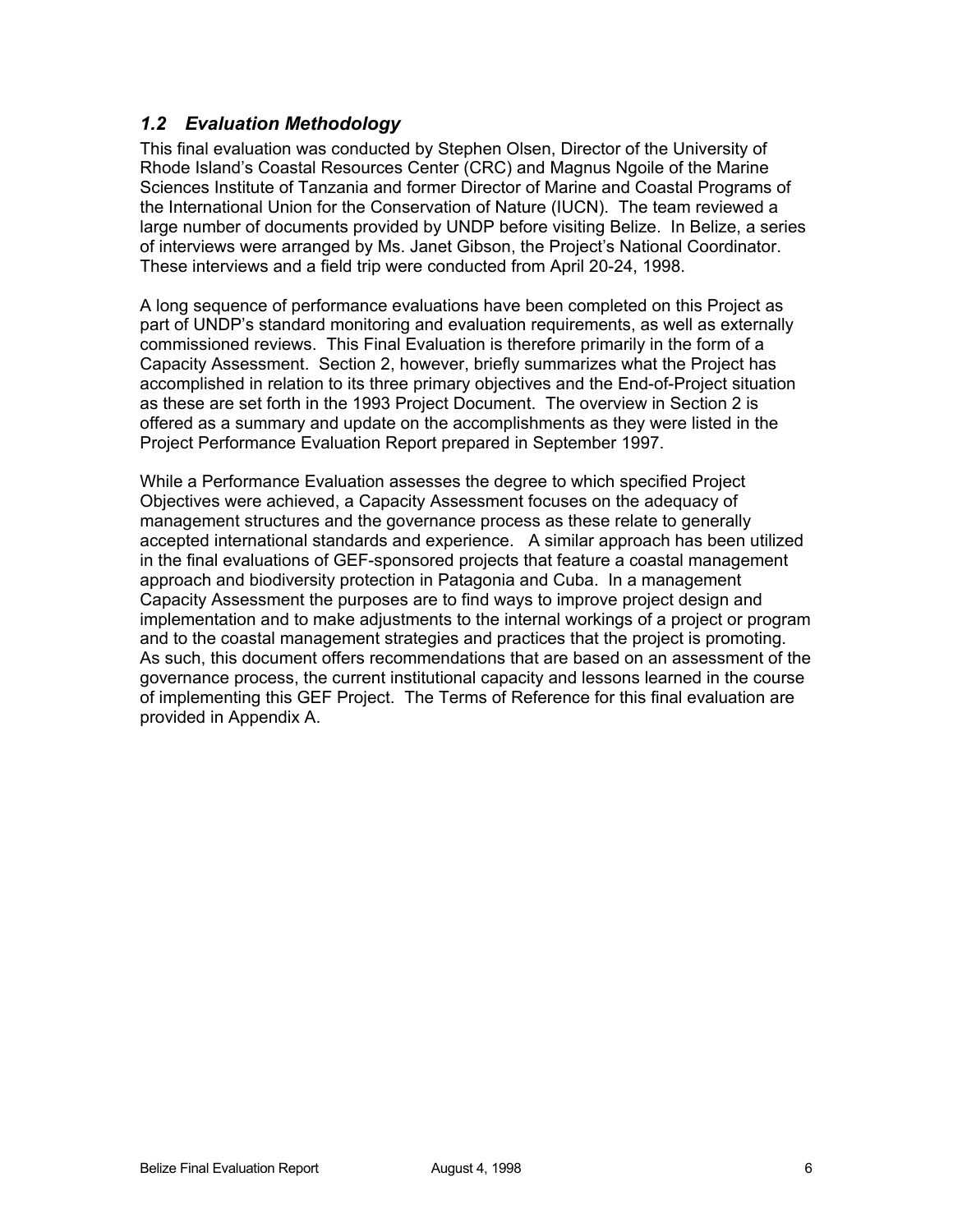# **2 OVERVIEW OF PROJECT PERFORMANCE**

# *2.1 The Project Strategy for Promoting Biodiversity Protection in Coastal Belize*

The fundamental feature of GEF-financed projects is that they must generate global benefits—in this case in terms of biodiversity protection—that can be justified as "incremental" and over and above a "baseline" of national benefits. Activities that produce only national benefits are expected to be funded by other sources. A fundamental problem is that it is difficult to differentiate clearly between the "national baseline" and the "incremental global benefits" that GEF grants are designed to address. In this Project, this has led to confusion and misunderstandings over those aspects of coastal management initiatives in Belize that are considered a national responsibility and those aspects that can appropriately be funded by the GEF. The perception of the majority of those that we interviewed was that the Belize Coastal Management Program and this GEF Project are one in the same. The reality, however, is that while the GEF funding can support the strengthening of the national CZM program, the emphasis is on activities directly in support of biodiversity protection and the accrual of benefits that presumably have global implications.

The threats to the unusually high quality and rich biodiversity of the Belize coastal ecosystems were already clear in 1993 and have increased in the subsequent five years. Large areas of land in the Cayes are open to development. Belize City is growing rapidly and the pressures from shrimp mariculture and other activities on the mainland coast are increasing. The strategy of this GEF project has been to support a wide diversity of activities spanning policy review and formulation, applied research management, monitoring protected areas, and public education. The expectation has been that the combined impact of these activities would move forward the process of formulating a detailed CZM Action Plan for the coastal areas of Belize. This Action Plan would feature a zoning scheme "which provides for a mosaic of different uses within the coastal zone" (Project Document, p. 9). The consistent expectation has been that this comprehensive Plan would be formally enacted by legislation and that the initial phases of its implementation would be underway by the end of the project in 1998. According to the GESAMP coastal management cycle this would mean having begun Step 4 (Program Implementation).

The 1993 Project Document defined the Belize coastal zone to include the shoreline, the coastal alluvial plains and watersheds, the lagoons and estuaries, the Cayes and atolls and the subtidal area within both the 12-mile territorial limit and the 200-limit EEZ (Project Document, p. 2). Although the Project Document does not give any guidance on which of these areas would be considered for planning purposes and which would be actively managed through a regulatory program, it is clear in subsequent documents produced by the project that the assumption has always been that the coastal zone would encompass the Cayes and the atolls as well as tidal waters. The very limited jurisdiction of the newly enacted CZM Authority falls far short of this expectation. Despite this limitation, the Project has worked within the framework of the wider definition as implied by the Project Document.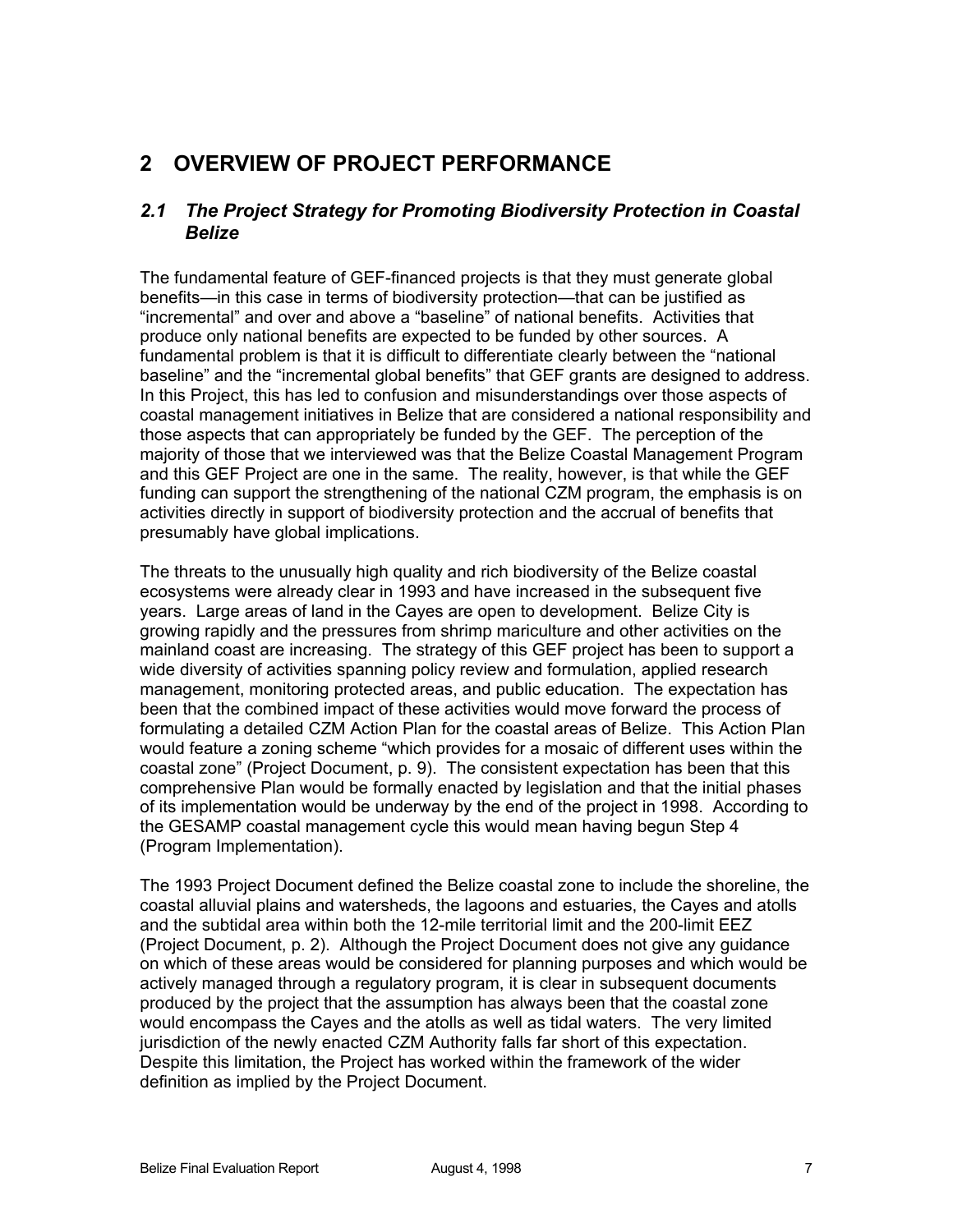The original Project Strategy identified the Ministry of Fisheries and Agriculture and its CZM unit as the project's "lead implementing agency." This fundamental feature of the Project Strategy was modified in 1996, when following a Steering Committee decision the GEF Project moved its operations from the Fisheries Department (a Department of the Ministry of Fisheries and Agriculture) into independent rented quarters. This move was deemed necessary due to lack of space and inadequate accommodation provided for sensitive equipment purchased by the project. It was also felt that this move would serve to promote the multisectoral aspect of the project. Nevertheless, the Ministry of Agriculture and Fisheries remained the lead agency and chairs the Steering Committee. A revised approach to an institutional structure for CZM in Belize is laid out in the proposed Project Document revisions drafted in 1996. The revised project Document envisioned a legislatively mandated CZM Authority as the "lead agency" with leadership and authority vested in a Board of Directors representing the diverse line ministries with jurisdiction over coastal resources, the private sector, and civil society. Rather than relying on the staff of the CZMU to coordinate and implement the program, the proposed Project Document revisions called for converting the GEF Project Office into a Technical Institute on the campus of the University College of Belize and affiliated with the University through a Memo of Understanding. The proposed revisions to the Project Document, however, were not formally approved.

The Expected End-of-Project Situation, as set forth in the 1993 Project Document (pp. 9- 10), sets forth the following expectations:

- The CZM Action Plan will have been completed and approved and its implementation will have begun
- The necessary policies and legislative framework will be in place
- The CZMU will be staffed with trained personnel and have begun to coordinate all activities in the coastal zone
- A comprehensive revenue-generated strategy will be in place
- Environmental impact assessments will be systematically carried out for all large development projects
- New permit systems will have been introduced to regulate specific activities
- Monitoring programs will be fully functional and providing results to management personnel
- The network of marine and coastal protected areas will have been expanded
- A research station will be operational on Middle Caye
- A tertiary educational program will have been developed in coastal studies

The 1996 Project Document's revisions simplified the objectives and outputs but did not substantially alter the expectation for what would be accomplished by the end of the project in 1998.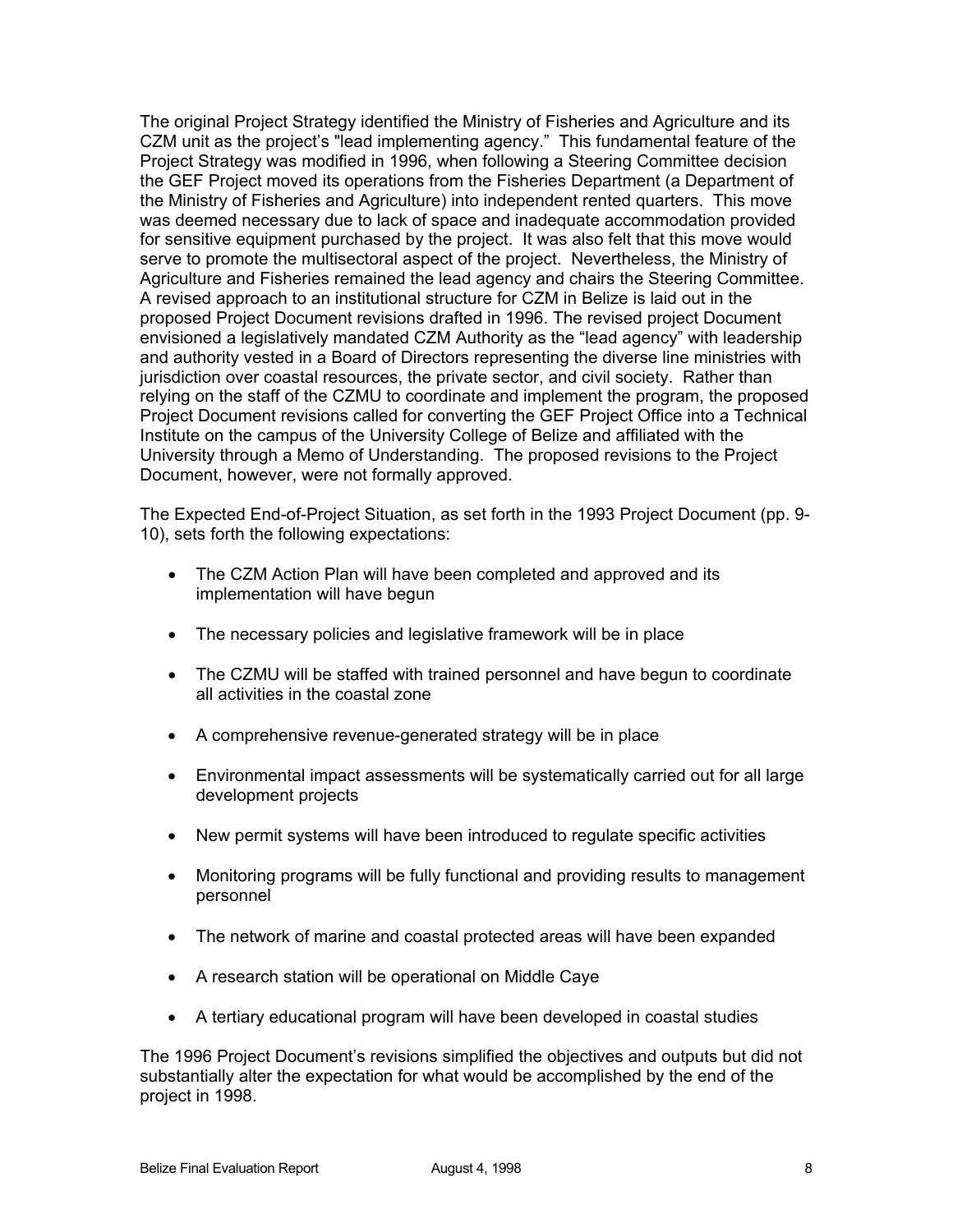The reality today in 1998—as is the case for GEF projects in Patagonia and Cuba—is that the program is at the initial stages of Step 3 (formalization of an institutional framework) and not in Step 4. The implementation of the Belize project has been hampered by the absence of an explicit conceptual framework.

Another Project Design-related drawback/setback is that the Project Design did not provide guidance on how the many activities should be sequenced. There is no recognition of the interdependencies between clusters of activities as for example in combining public education and public involvement strategies in the detailed analysis of management issues. The result has been that the program was unable to effectively make the necessary strategic progression from an assessment of all the many management issues, to a limited and well-focused agenda that balances institutional capacity with short and medium term actions. The result is that the gap between technical analysis and planning on the one hand, and effective implementation on the other, continues to be present.

The experience gained from the ongoing GEF-sponsored project for East Asian Seas (see for example, Chua, 1997) and other coastal management initiatives in developing countries strongly suggests that tangible progress at the early stages of a coastal management program is often most likely to occur when resources are focused on one or more pilot sites. A strategy focused on pilot projects can maximize the prospects for proceeding through a complete coastal management cycle (Steps 1 through 5) in a confined area within five years. The approach is overtly experimental and if properly executed provides a context for developing, testing and refining new management procedures and negotiating interinstitutional collaborative relationships. Once a working model of integrated resource management is in place and both private sector stakeholders and the relevant governmental institutions have participated in its creation, it should be easier to scale up and address similar issues at a larger scale.

In Belize, the planning and implementation of the Hol Chan marine protected area is frequently looked to as a powerful example of how the coastal management philosophy can be applied to a Marine Protected Area. It appears that this successful process has not always proved to be transferable to other marine reserves. Belize urgently needs to demonstrate how the coastal management approach can be successfully applied to an area of the Cayes where both conservation and development needs must be balanced within the context of an operational master plan. As noted elsewhere in this evaluation, master plans at various scales have been prepared but none of them have been formally adopted and they do not provide the unequivocal reference point that the ongoing development process so urgently requires.

# *2.2 Updates and Observations in Reference to the September 1997 Project Performance Evaluation*

This project has been the subject of a sequence of detailed performance reviews and evaluations. The most recent was a Project Performance Evaluation dated September 1997 prepared for a Tripartite Review the following month, as part of UNDP's standard monitoring and evaluation procedures. We have reviewed Section III of that report and concur with the statements on the status of the project according to the outputs described in the 1993 Project Document. In this section we highlight the status as of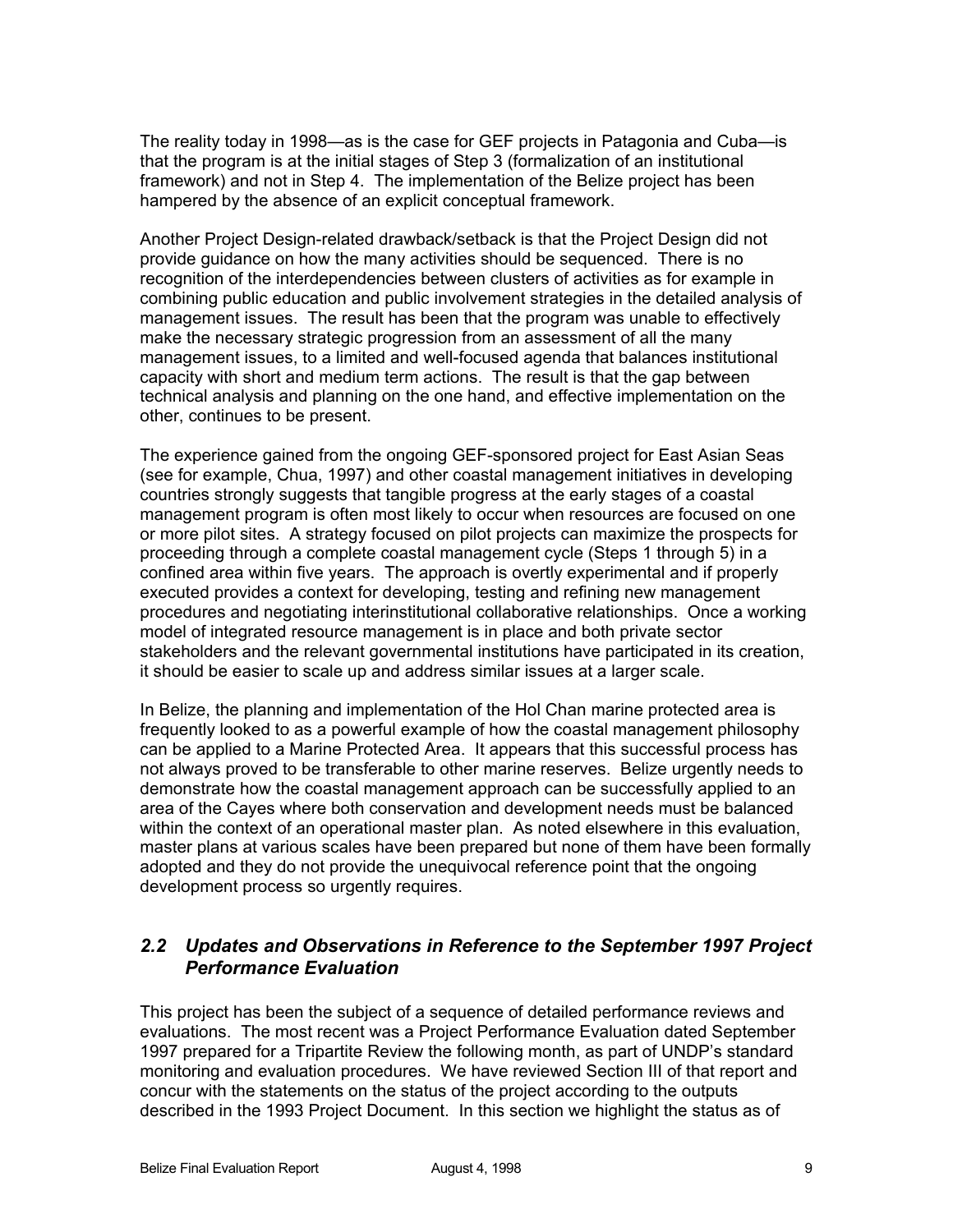April 1998 and offer our observations on what has been accomplished as these relate to the lists of activities under each Output and the End-of-Project situation as these were set forth in the 1993 Project Document. This section does not repeat the detailed enumeration of outputs and activities contained in the September 1997 document.

# *2.3 Immediate Objective 1*

*To establish and strengthen national institutions responsible for ensuring the sustainable use and conservation of the coastal resources of Belize.*

### **Output 1.1**

*Firmly established institutional arrangements for governing and coordinating activities in the coastal zone.* 

*Status*

- The Coastal Zone Management Act was formally approved in March of 1998. This creates a CZM Authority composed of a Board of Directors, an Advisory Council and a CZM Institute.
- The new CZM Authority is a result of the efforts of this GEF project to strengthen the pre-existing CZM Technical Committee (created in 1992) and the policy level Project Steering Committee created for the Project.
- The Ministry of Agriculture and Fisheries has formally created seven Marine Reserves and the Ministry of Natural Resources has created two protected areas covering portions of the Cayes. Citizen Advisory Committees have been created for some reserves.
- In December 1996, seven of the marine reserves were designated as World Heritage Sites. This accomplishment is in large part due to the efforts of the GEF project.

*Observations*. The Coastal Zone Management Act creates an Authority charged to advise the Minister of Agriculture and Fisheries. The Board includes representatives of four ministries, NGOs, UCB, and private sector representatives. The coastal zone over which the authority has purview is limited to waters below the mean high water mark extending out to the limits of the territorial sea. Thus the Authority does not meet a fundamental principal of coastal management, i.e., to link in a single coherent management program activities within land areas directly influenced by the sea with areas of the sea directly influenced by the land.

A major expectation of the project was that a national CZM Action Plan featuring a zoning scheme for the entire coastal region would have been formally adopted and in the initial stages of implementation by the end of the project. This has not occurred. Many elements of a potential national CZM Plan have been drafted but with the exception of the designation of seven marine reserves and two parks, most of which have management plans in place, all other proposed policies and management plans have yet to gain formal approval.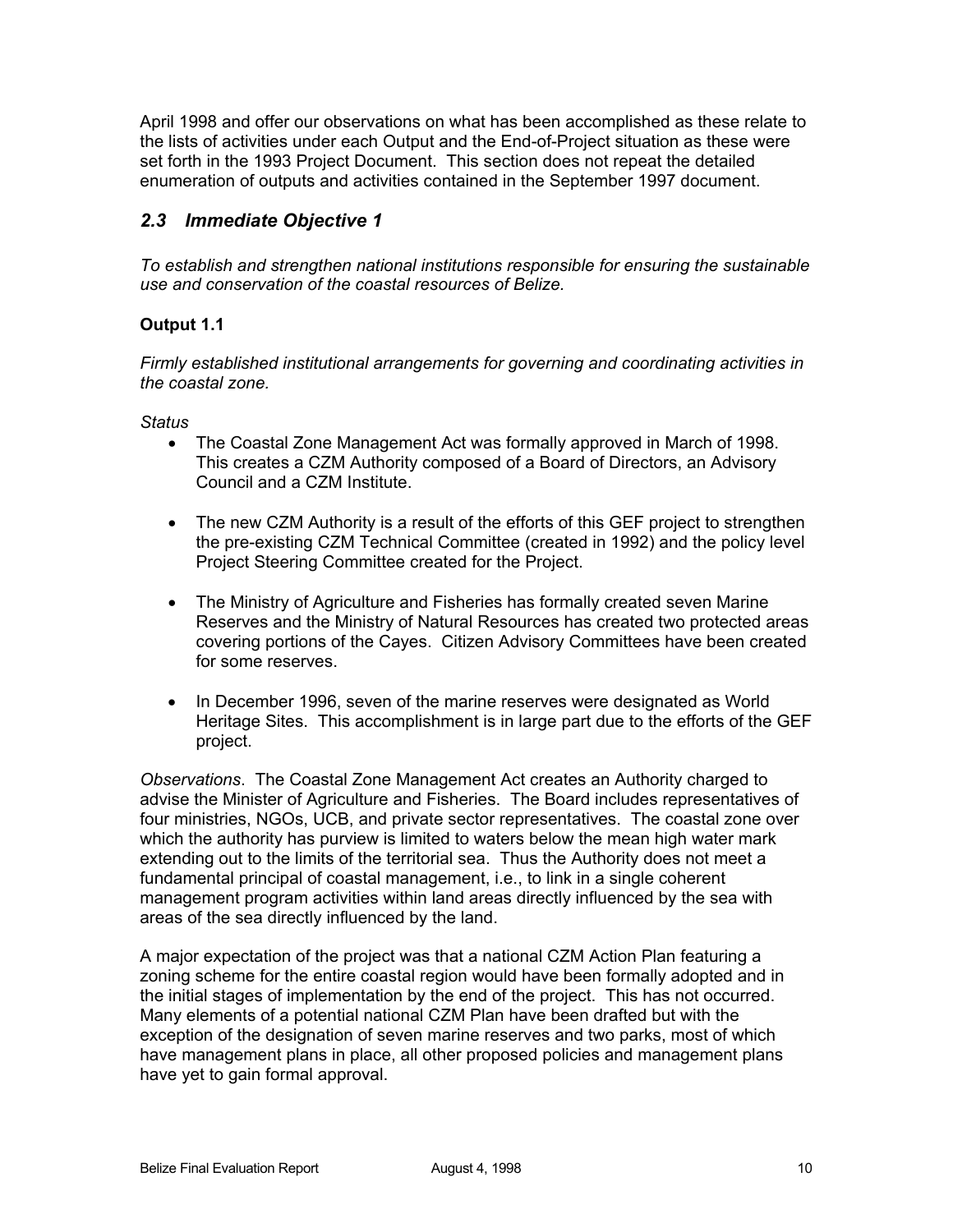A considerable degree of interministerial information sharing and collaboration has been achieved through the monthly meetings of the Technical Committee and in recent years through the meetings of the Project's Steering Committee. These two mechanisms for interministerial collaboration are transformed by the CZM Act into the Advisory Council and the Board of Directors of the CZM Authority. Despite the fact that the powers of the Authority are advisory in nature, a major step has been achieved by transforming the Steering Committee from a project-sponsored and transitory structure into a statutory instrument. This makes a coordinating mechanism for coastal management a permanent and formal feature of the Belize governance system.

# **Output 1.2**

*Policies, strategies, laws and regulations, guiding development of the coastal zone.*

*Status*. The policies and plans prepared during the Project are listed in Table 1.

*Observations*. As illustrated by Table 1, a very considerable effort has been made to prepare policies and plans on a number of important topics and areas of concern. However, with the exception of plans for designated marine protected areas none of these draft policies and plans has been formally approved by the relevant Minister and been forwarded to the cabinet for their endorsement. They are being used in an informal manner as guidelines by the institutions concerned. The Emergency Response Plan was not prepared because this activity has been assumed by the Department of Environment. The Project, however, contributed to the Plan. The preparation of Memoranda of Understanding and Legislative Amendments to correct gaps and overlaps in the current governance structure that are listed under this Output have not been prepared. This is a major undertaking requiring collaboration among several agencies, many of which are in the process of revising their respective enabling acts.

### **Output 1.3**

*Strategies for Financing the Sustainable Operation of the CZM Program* 

*Status*. The present financing for the program includes a B\$100,000 allocation from the Government of Belize for the current fiscal year and another B\$100,000 has been recommended for the next fiscal year. The CZM Act will provide some core funds to the Authority from a user fee that will be levied on catch and release sport fishermen. Other user fees may be proposed by the authority and applied with the approval of the **Minister** 

*Observations*. According to the estimates of the financial costs of the program calculated by Dr. Theodore Panayotou in 1996, the two current sources of funds will provide a portion of the annual costs of implementing the program. The revenues generated will depend upon the fee schedule and how it is administered.

### **Output 1.4**

*Twelve Belizeans trained and working in aspects of integrated coastal zone management*

*Status*. This output has been successfully realized with the training of 12 Belizeans all of whom have now returned to government service with the exception of the former Head of Fisheries who is still in the process of completing a Ph.D. Four Belizeans have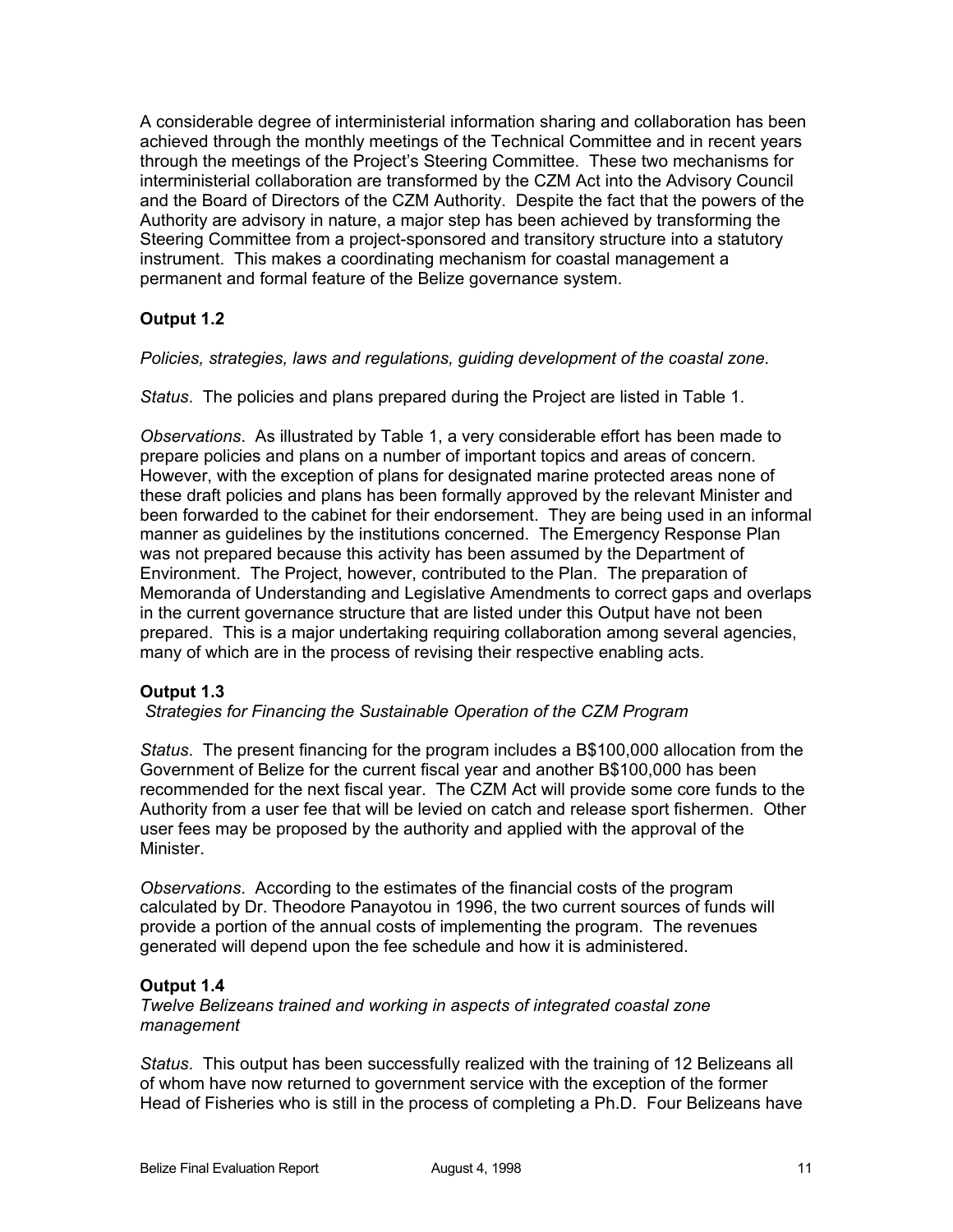received Bachelor of Science degrees; one a Master's degree and six have received short-term training. The Project supported training workshops for teachers throughout the country, and a training workshop for government and local officials in wastewater treatment for coastal areas.

*Observations*. The study tours suggested as an activity in the Project Document have not been conducted and could have been very beneficial. It would have been useful to provide more group-training programs for those involved in CZM activities at both the community level and within government.

#### **Output 1.5**

*A coastal studies program to train teachers at the tertiary level in marine environmental education.*

*Status*. As described in the 1997evaluation, the Project has worked closely with two NGOs, Belize Audubon and Coral Cayes Conservation, and the University College of Belize in environmental education. It has also supported the publication of a manual for teachers. The manual, which addresses a broad range of environmental issues affecting terrestrial and marine topics and was introduced through a series of workshops held in all districts. A teacher's guide on coral reefs was prepared by the Coral Keys Foundation. A marine facility to serve as an education center for teacher workshops and student summer camps (Activity 1.5.4) has not been created. However, the Marine Research Center of the University College of Belize has established a marine base on Clalbash Caye which serves as a training center for teachers and summer camps. The Project has covered the salary for the Director of this Center and assisted in some of the workshops, such as one on mangrove ecology for teachers.

# *2.4 Immediate Objective 2*

*To update and improve the information base related to coastal resources which can be used for informed decision-making.*

#### **Output 2.1**

*A preliminary zoning scheme for coastal areas.*

*Status*. A zoning scheme for the coastal region has not been prepared. The management plans for marine protected areas, however, all contain a use-zoning scheme and some of the plans prepared for individual cayes include proposed development and conservation zones. Some of the information required for an overarching zoning system is contained in the GIS habitat map.

*Observations*. The habitats map can only be considered one of the principal sources of information for a future zoning scheme for the coastal region. This must be complimented by information on current patterns of use, an analysis of the social and economic implications of zoning and a strong participatory program to delineate the zones and set the manner in which they will be managed. It must also be noted that restricting the Authority to water areas pre-empts its jurisdiction over the Cayes and the mainland coast. This is a very major limitation and one that must be surmounted if and when a zoning scheme for the coastal region is developed and formalized through future legislation. It should be noted, however, that the Project has worked with the Lands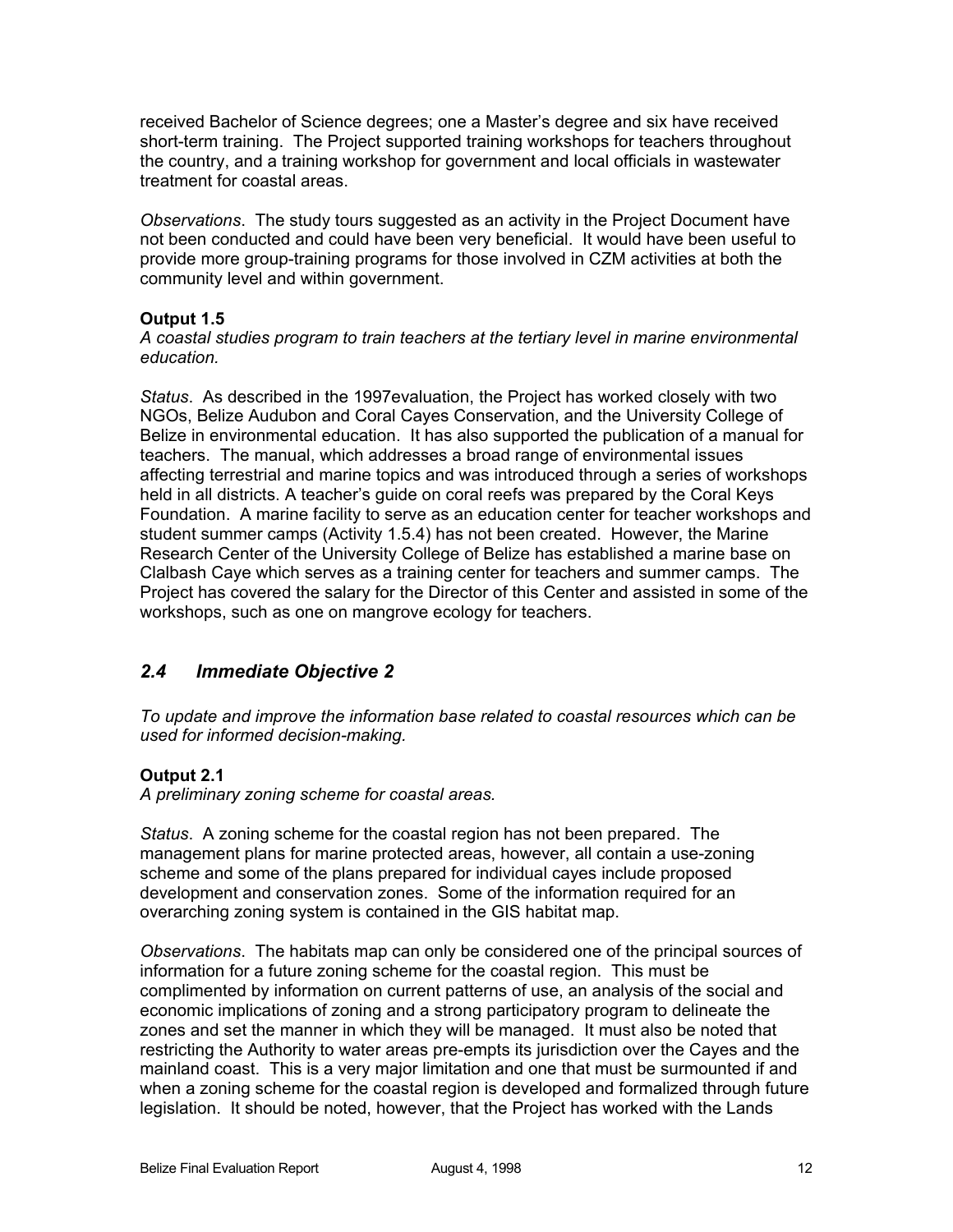Department to develop zoning schemes for coastal special development areas, and also with the Housing and Planning Departments on development guidelines for several of the Cayes. In both cases, the affected stakeholders contributed to the draft plans.

#### **Output 2.2**

*Mechanisms for monitoring trends in changes in coral reefs and water quality.*

*Status*. As noted in the September 1997 evaluation, monitoring activities have encountered a series of difficulties and delays. Monitoring activities currently include routine water quality sampling. Baseline information has been gathered on manatees, crocodiles and some reef areas. The mooring buoy system that was included as an activity under this Output has also suffered setbacks due to a shortage of manpower and problems with equipment. Nonetheless, some buoys have been installed in marine reserves.

#### **Output 2.3**

*Short, medium and long-term research projects integrated into a process of informed decision-making.* 

*Status*. The major research projects are enumerated in Section 3.

*Observations*. The activities listed under this output in the Project Paper refer only to research directly related to species and habitats. This is unfortunate since the major factors limiting the effective protection and management of biodiversity are institutional and financial.

A study was conducted to document the effect of reserves on the abundance of fish and shellfish species of commercial value. Unfortunately the reserve area selected was not managed during the period of the study and the results are therefore inconclusive. The researcher contracted, the Wildlife Conservation Society, intends to continue supporting this study and it is hoped that meaningful results will be generated in the future once the full management of the reserve is in place.

#### **Output 2.4**

*Basic physical infrastructure for efficient monitoring and research.*

*Status*. As noted in the September 1997 report, most equipment called for by the Project Document has been purchased.

*Observations*. The physical infrastructure for the CZM Program was originally foreseen as serving the CZM unit in the Department of Fisheries. The CZM legislation of 1998 calls for creation of a CZM Institute located at the University College of Belize. The Memorandum of Understanding has been signed, land has been allocated and bids for a building have been received. The bids, however, are substantially higher than the amount allocated for this purpose. Further progress has therefore been delayed.

# *2.5 Immediate Objective 3*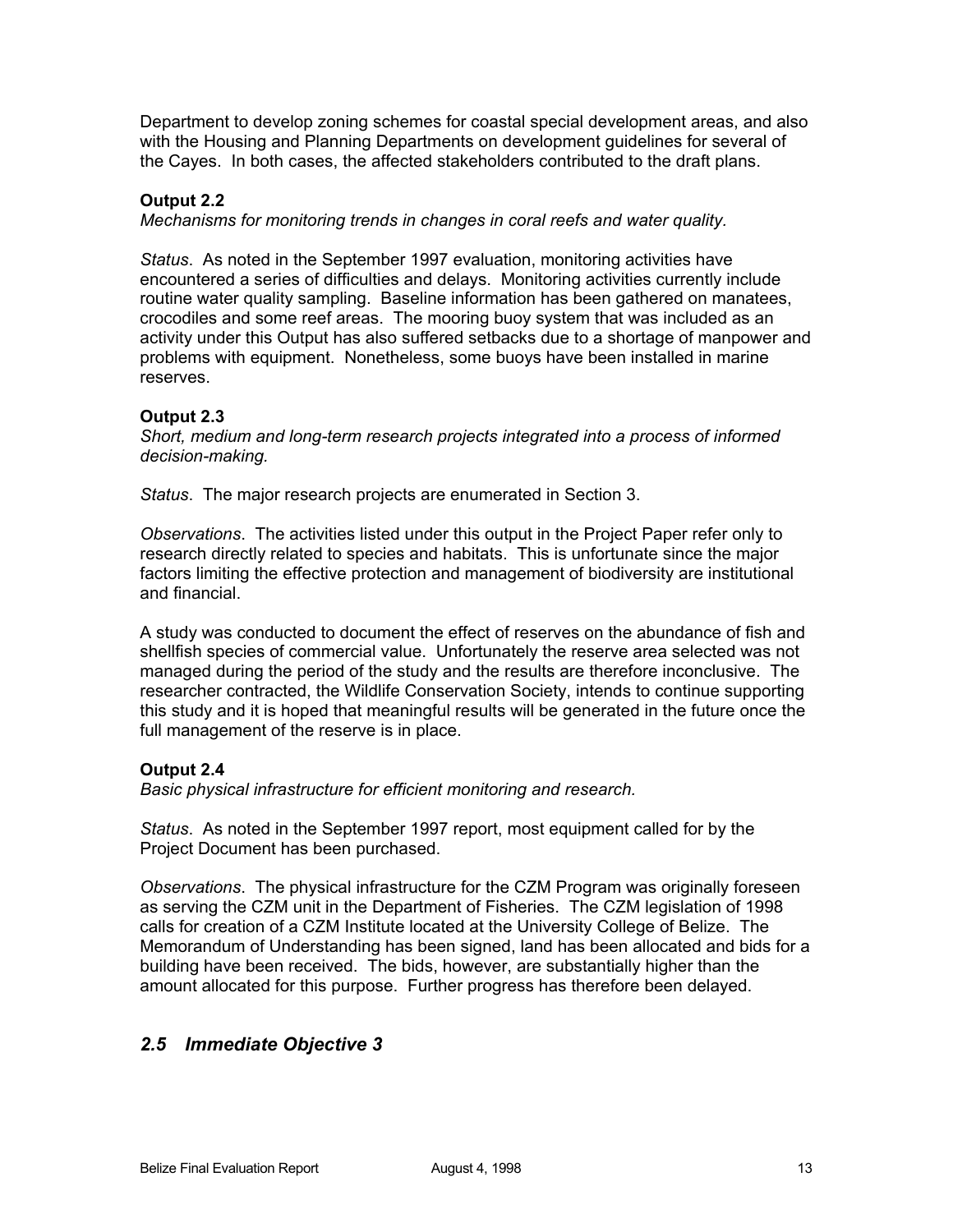*To develop a strong commitment, amongst all sectors, to maintaining the environmentally sound development of coastal resources through sustainable management.*

#### **Output 3.1**

*Forum for period public reviews during the planning and implementation process.*

*Status*. The Project has sponsored, directly or in collaboration with other institutions such as Belize Audubon, a wide variety of public education activities. In addition, committees have been organized to assist in the preparation of the plans for marine reserves and plans for areas of the Cayes.

#### **Output 3.2**

*Meetings, presentations and reports to ensure that decision-makers in central and local government have a clear understanding of coastal management issues.*

*Status*. Much has been achieved in terms of information exchange and discussion through the Technical Committee and the Steering Committee. The Technical Committee was created before the GEF Project in 1992 and its subcommittees have generated the great majority of the proposed policies produced during the last five years. A large number of reports and papers have been generated but only some of these, for example the 1996 Coastal Profile, have received distribution outside the immediate circle of government functionaries involved. A concise video as called for Activity 3.3.2 has not been prepared. However, the Project did co-sponsor the completion of a video documentary entitled "The Sea of Belize" which has been widely shown and been highly praised. This video was produced by Great Belize Productions, a Belizean company, in partnership with UNESCO.

*Observations*. In the last year, the Chairman of the Technical Committee has begun preparing letters on the behalf of the Committee as a whole recommending or requesting specific actions or guidance of Department Heads and Permanent Secretaries. Despite the progress and considerable efforts outlined above, both horizontal and vertical communication continues to be a challenge. Lines of communication between the Technical Committee and the Steering Committee are not clear and frustration is expressed by many members of the Technical Committee interviewed for this evaluation.

Horizontal communication between central government and local government in the Cayes is also weak and this too is a source of frustration for some village councils and NGOs in the Cayes.

Despite these difficulties there appears to be a strong common understanding of the major coastal management issues. The difficulty lies in gaining agreement on how these issues should be addressed.

### **Output 3.3**

*An environmental education program, developed in collaboration with environmental NGOs, introduced into primary and secondary schools to form part of the established curriculum.*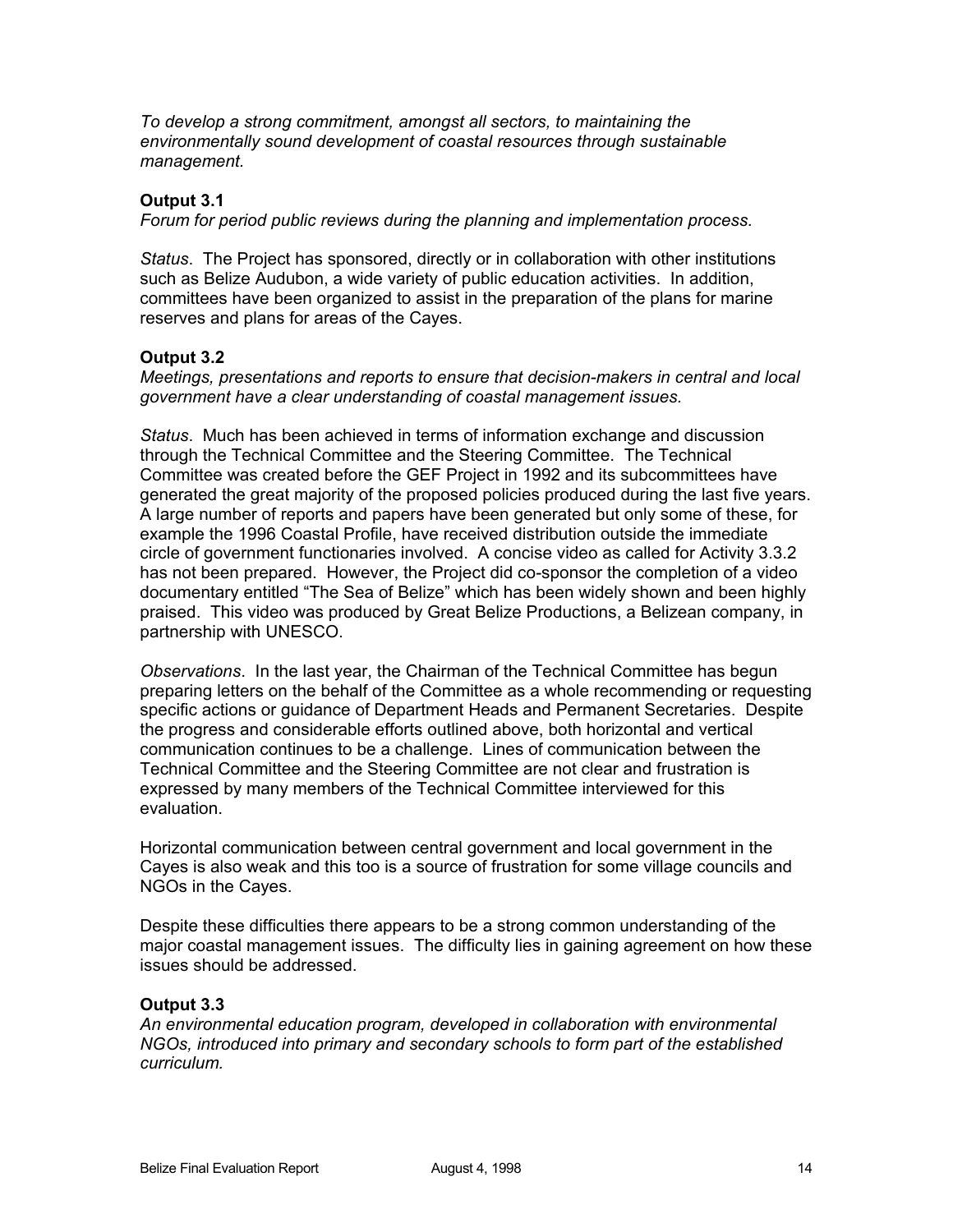*Status*. The Project has not succeeded in integrating its environmental education materials as part of the established primary or secondary school curriculum. The manual produced for teachers was endorsed by the Chief Education Officer but its use relies on the initiative and interest of individual teachers (see Output 1.5).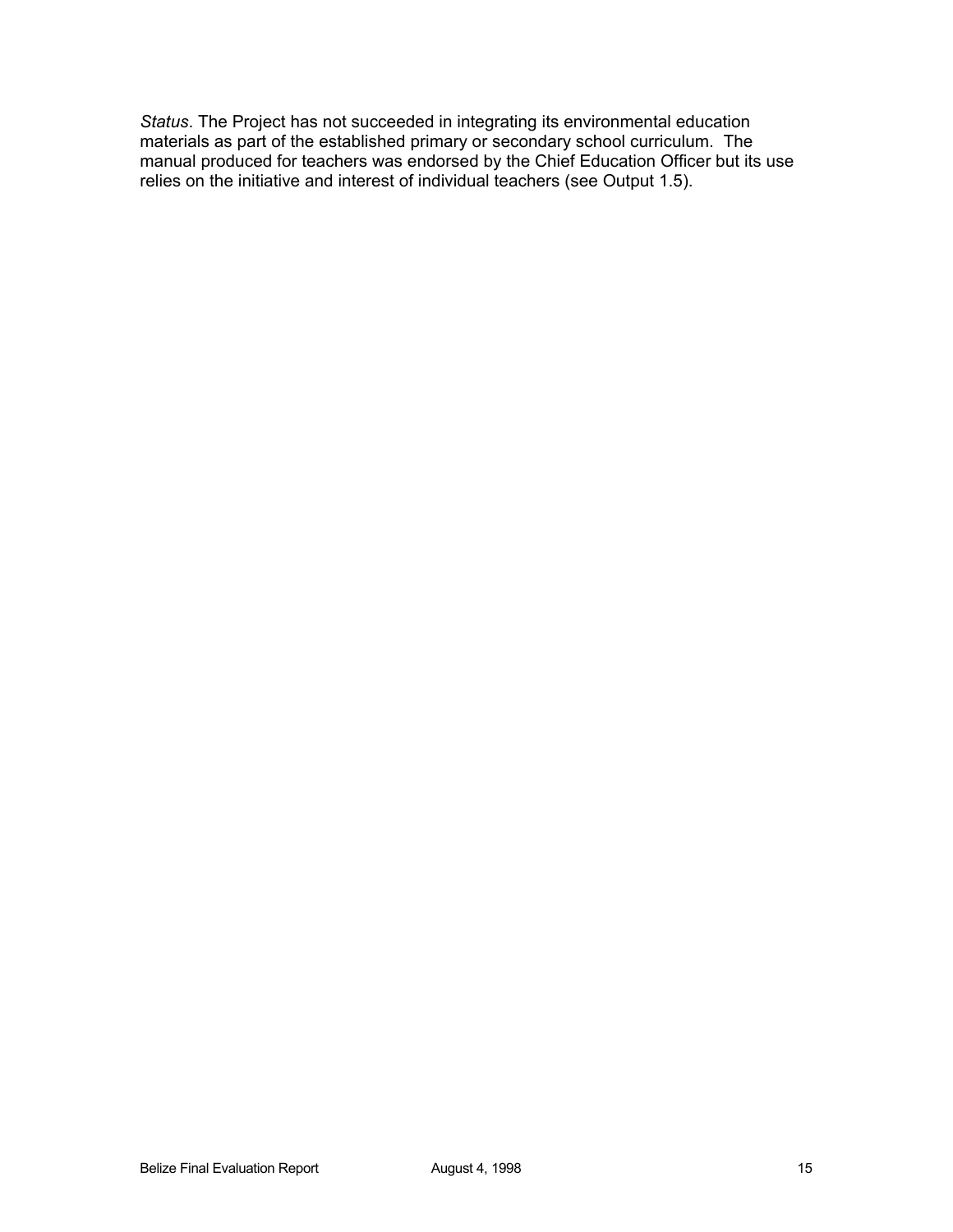# **3 A CAPACITY ASSESSMENT**

# *3.1 The Phase I Planning and Management Process*

### 3.1.1 Initial Identification and Analysis of Management Issues

The beginnings of coastal management in Belize can be traced back at least to the creation of the Hol Chan Reserve in 1987. This was a local initiative that resulted in the formal creation of a marine reserve managed by the Department of Fisheries. In 1989, the Belize Coastal Zone Management Workshop was convened in San Pedro and to review the issues and make an initial set of recommendations for a national coastal zone management initiative. This workshop produced a series of recommendations that have been maintained as the central features of coastal management in Belize ever since. The San Pedro workshop called for:

- An interministerial policy-making committee, led by the Ministry of Fisheries and **Agriculture**
- An Advisory Committee composed of representatives of ministries, NGOs and educational institutions
- A Coastal Zone Management Plan (foreseen at the time as being completed in 1992) that would feature a zoning scheme, a permit program, and a fees and licensing structure
- A research and technical support entity associated with the University of Belize
- A strong public awareness program
- Coordination with a diversity of NGOs
- Incorporation of a network of marine reserves

Two years later, in 1991, Janet Gibson and others who had played important roles in the San Pedro Workshop prepared a chapter on coastal management in Belize for the book, *Central America's Coast* (Foer and Olsen 1992). That document reports that a Coastal Zone Management Unit (CZMU) had been established in 1990 within the Fisheries Department and that a CZM Technical Committee that drew together representatives of departments in the relevant ministries had been established a year later in 1991. At that time, the creation of a policy-making Interministerial Committee was viewed as the top priority for consolidating a cross-sectoral institutional framework for coastal management. Meanwhile the CZMU had embarked upon a planning process that emphasized the gathering of physical and biological information, and the preparation of a GIS system that together would be the basis for the CZM Action Plan that would guide future development decisions, and the creation of further protected areas. At that time, the strategy envisioned the CZMU evolving into a statutory body which would be granted the authority to implement the Action Plan.

The GEF project was signed in March 1993. The 1993 Project Document identified two major issues: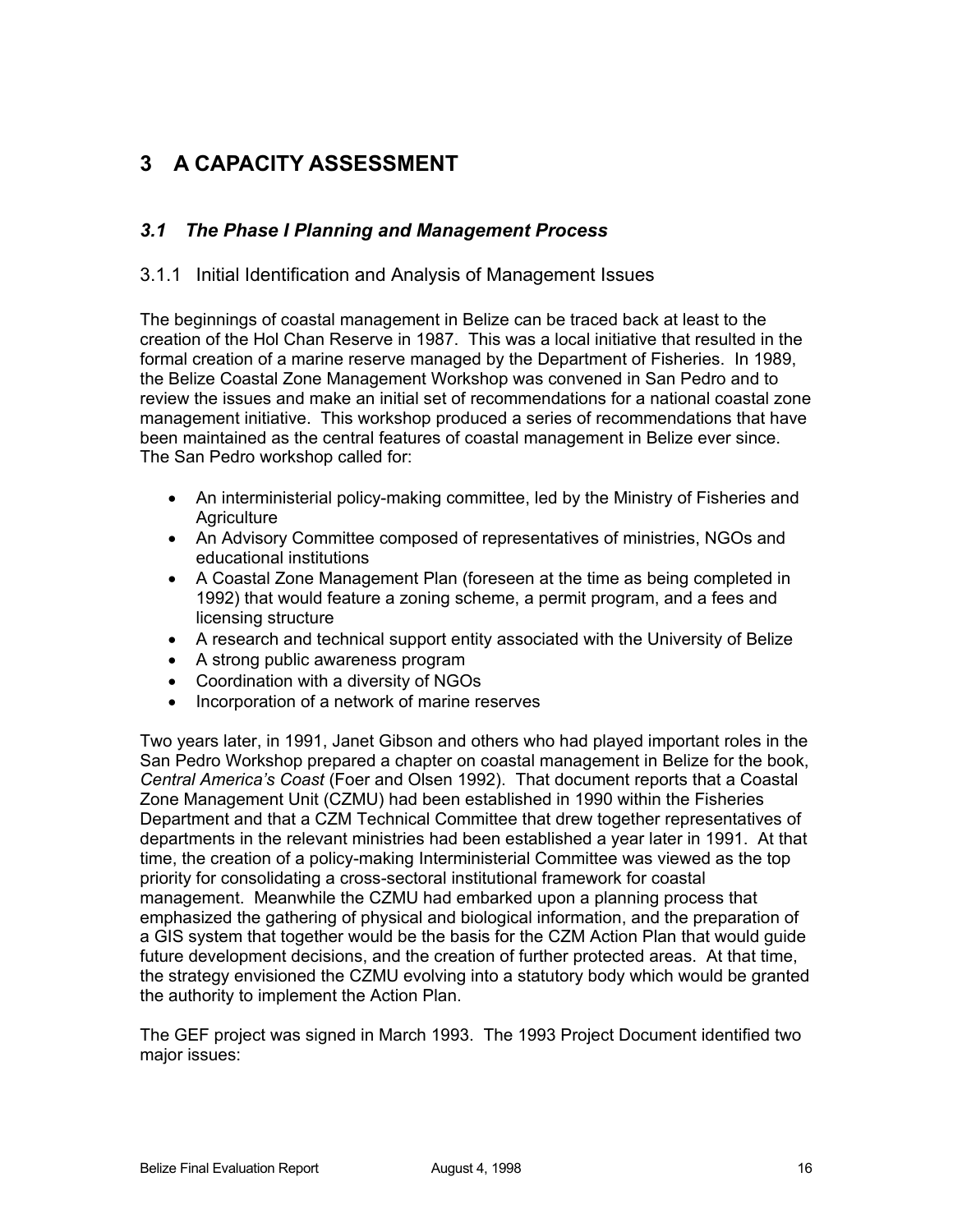- (1) *Mounting pressures on the condition and biodiversity of the barrier reef complex brought by*:
	- Clearance of mangroves
	- Rapid expansion of tourism expressed as hotels and visitors
	- Accelerating population growth (6.9% annually in 1991)
	- Declines in traditional fisheries from over-fishing

The reasons given for these declines were development projects that occur without guidelines or a comprehensive plan. Concessions were being granted without a "set process."

- (2) *Lack of a strong legal and institutional framework for coordinated CZM.* The Project Document found:
	- The Hol Chan Marine Reserve is a "very successful model"
	- "The CZMU needs to be formally designated as the central coordinating body for all activities which have a potential impact on the country's coastal resources"
	- Overlaps in existing legislation
	- New legislation and regulations are needed to address the risks of oil spills and industrial development
	- Lack of enforcement and regulations
	- Absence of a revenue-generating strategy for CZM
	- Ecosystem processes and biodiversity are poorly understood or documented
	- Insufficient water quality monitoring
	- Inadequate public awareness and environmental education programs

The *State-of-the-Coastal Zone Report* completed in June 1996 is a 250-page compilation of information on the topics raised by the Project Document. It is organized in the form of an "inventory and recommendations" that provides a factual summary on each topic followed by a list of generic recommendations. The major categories of topics are:

- The institutional context
- The condition of the coastal environment
- Coastal activities
- A coastal management agenda.

The last of these topics includes an ICM "strategy." The report, however, is not strategic and features lists of recommended actions that are not integrated into an operational strategy with a time line or a budget. For example, the chapter on national policies recommends "adopt or maintain existing policies and guidelines relative to CZM and identify mechanisms for their initial or improved implementation." Five categories of policy are then identified but nothing is said about how they should be developed, in what order and specifically what "implementation mechanisms" are required. The final chapter suggests that adopting a Special Area Management Strategy might be an effective way to develop experience in implementation while addressing urgent problems. The suggestion is left, however, as one of many recommendations. The major limitation of the State-of-the-Coast Report is that it did not become the basis for a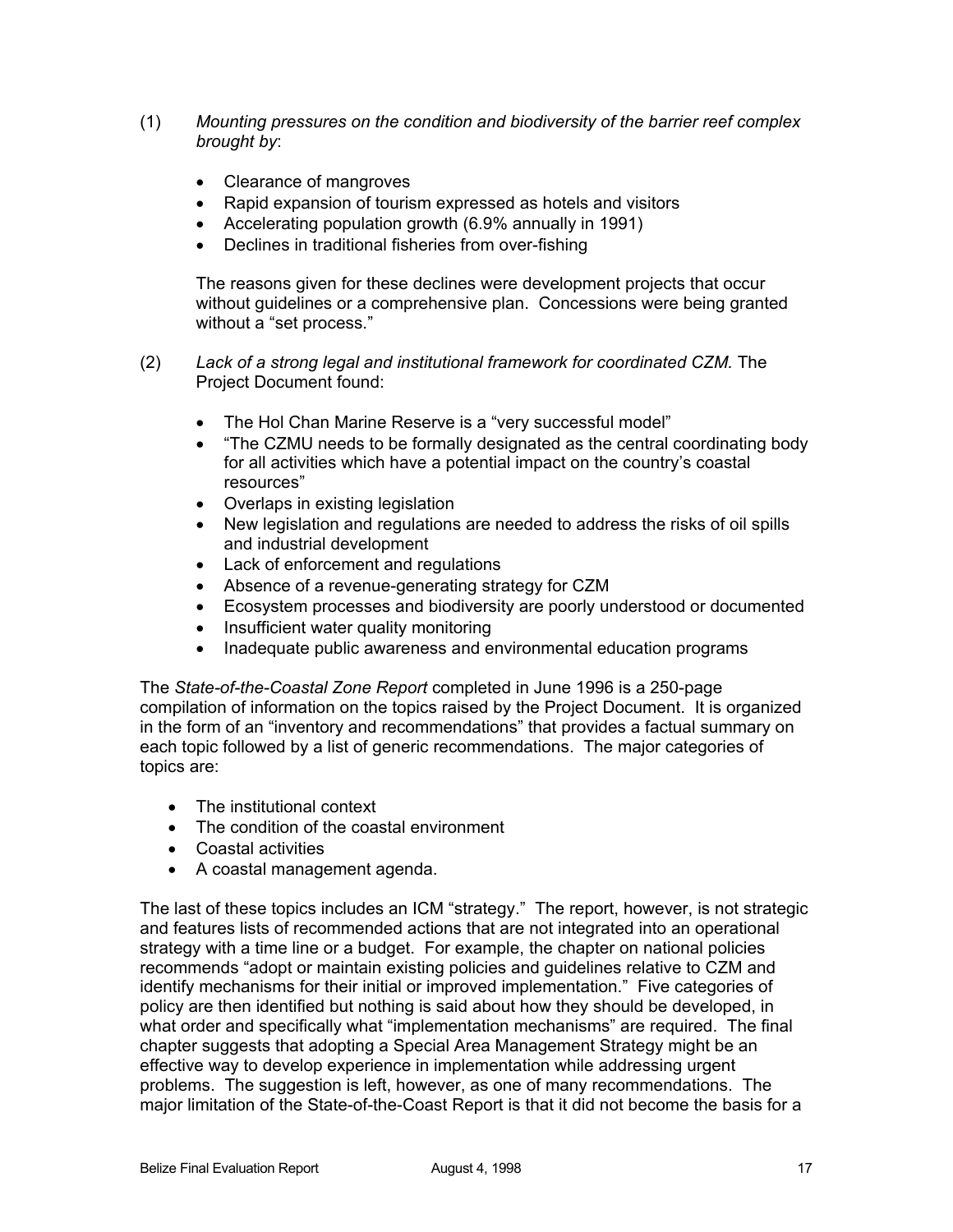process of scoping down to a limited agenda that would spearhead progress towards effective coastal management.

### 3.1.2 Involvement of Stakeholders in the Management Process

There are at least four major categories of stakeholders with interests in biodiversity protection and coastal management in Belize:

- Government officials in the Ministries and Departments with responsibilities for development and conservation in coastal waters and the Cayes
- Communities in the Cayes and along the coast that depend primarily on the condition and use of coastal ecosystems for their livelihoods
- Organized private sector user groups such as fishermen's organizations, tour guide organizations, hoteliers organizations
- Non-governmental organizations (NGOs) with a mission to conserve the biodiversity and qualities of a coastal region such as Belize Audubon, Coral Cayes Conservation and such community-based organizations as the Siwa Ban Foundation in Caye Caulker

The past and current practice of "stakeholder participation" is very largely devoted to initiatives and undertaken and negotiated among the first group—government departments. The majority of the plans and proposed policies that have been prepared during the GEF project are the product of working groups assembled primarily from the membership of the Technical Committee. The Technical Committee is comprised primarily of governmental officials but does include some non-governmental members.

Stakeholder participation in a coastal management program can be segregated into four levels:

- (1) Providing information
- (2) Consultation
- (3) Collaboration
- (4) Support to independent initiatives

Collaboration occurs when government officials share power with others participating in the process and important decisions are made only when there is consensus among the collaborators on a course of action. A collaborative approach can be termed "comanagement" and it is a strategy that has gained considerable recognition in Belize. For example, the Ministry of Tourism and Natural Resources has negotiated agreements with such NGOs as Belize Audubon that provides them with the authority to manage such reserves as Half Moon Caye. It appears that the process of designating the boundaries of the Hol Chan Marine Reserve and the formulation of its Management Plan, as led by the Fisheries Department, is another example of a successful collaborative process between government, interested NGOs, tourism associations, and the affected fishermen. It was our impression, however, that collaborative participation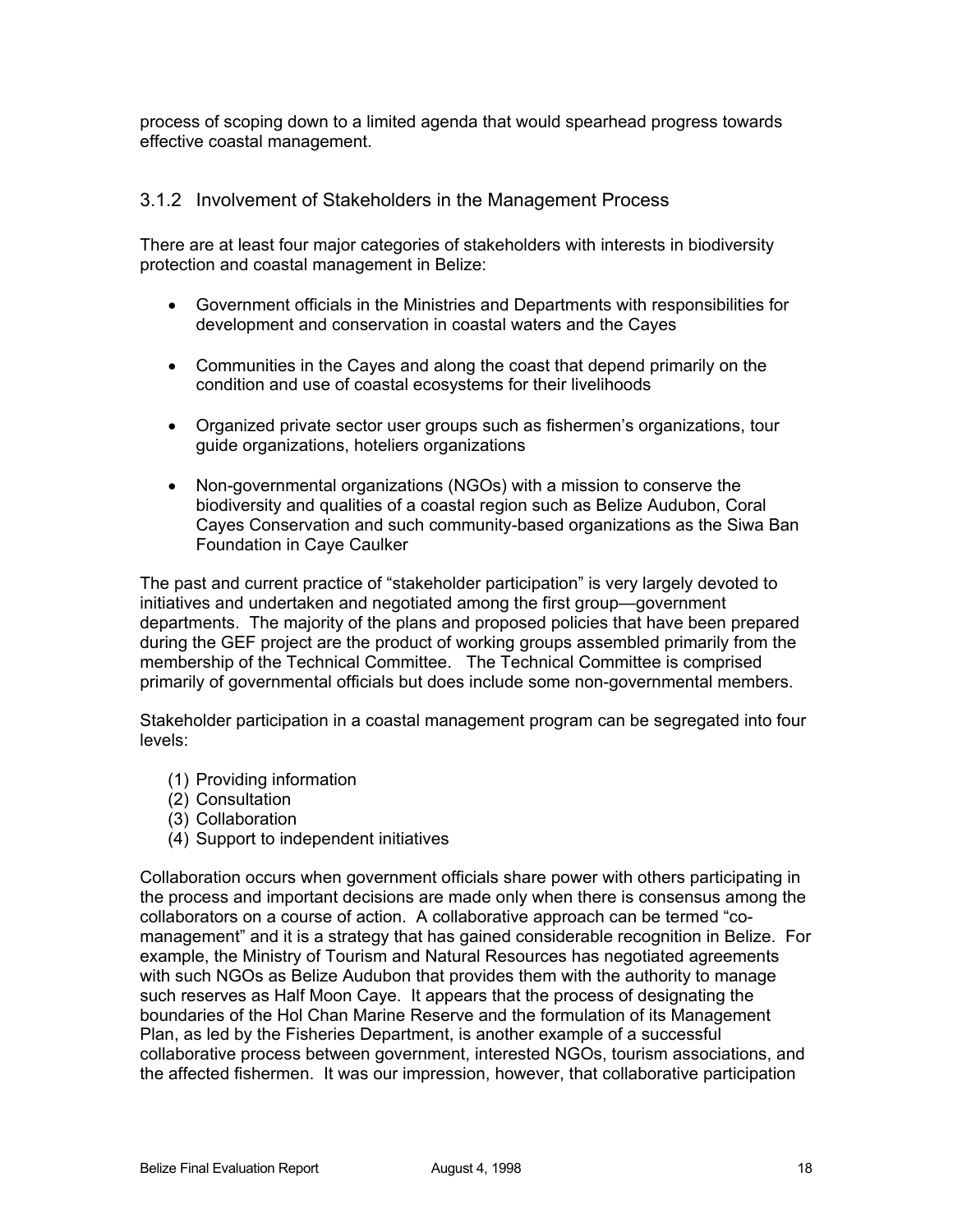has faltered when management plans have been prepared for some of the other marine reserves and areas of the Cayes open to development.

Problems in the governance process in the Cayes is also reflected in the high incidence of noncompliance with existing regulations. In some cases, as for example in the construction of residential docks, there is confusion over whether local authorities can approve construction, but in other cases—such as platting small house lots in the designated buffer zone of a mangrove reserve on Ambergis Caye—and in the large incidence of illegal dredging, those involved ignore the law. The high degree of noncompliance was recognized in the 1993 Project Document and is openly acknowledged by those with whom we met. A more participatory approach to the formulation and implementation of management strategies, where possible as an expression of co-management, could be important in overcoming this problem.

### 3.1.3 Consensus on the Goals of the Project

The promise of coastal management as a means for balancing between the dual needs for biodiversity conservation and development in the coastal region was universally recognized by all those that we interviewed. The 1993 Project Document, however, does not differentiate between the broad scope of a national coastal management program and the much more limited objectives and strategies of a GEF project. Since the CZM Act adopted in 1998 has now created a formally constituted CZM-sponsored program, it will be important to differentiate between this national initiative and the contributions to its efforts that a future GEF project may make.

### 3.1.4 Specific Planning and Policy Formulation for Areas and Topics

Table 1 lists the major policies and plans that have been generated during the Project. Nearly all of these are the product of working groups assembled by the Technical Committee. The technical quality of these documents is good and this is a reflection of the generally high caliber of government officials. The problems appear to lie in the process by which such documents are formulated as these relate to their subsequent endorsement by the responsible Ministers and Cabinet and by compliance of those most directly impacted by their implementation. It is unfortunate that none of the policies developed by the Technical Committee have been formally adopted. The master plan for San Pedro, for example, is still not approved despite several revisions to the draft that was initially presented 11 years ago. The Marine and Mangrove Reserve for Caye Caulker was formally approved this year, nine years after the proposal was first put forward. Similarly, legislation to formally create a coastal management program has been a primary goal since the San Pedro Workshop in 1989, but was formally enacted in March of this year ten years later.

Frustration with the current planning regulatory process in the Cayes was expressed by many of those we interviewed. The members of the Caye Caulker Village Council (interviewed on April 22), although pleased by the detailed mapping of property lines and structures that had been conducted by the Project's Planner, felt disenfranchised from any meaningful planning process. Village Councils are not recognized by the Belize Constitution and a new Village Council Act is apparently stalled in the legislature. The complexity of the management challenge on Caye Caulker is apparently not atypical. The southern portion of the island, where much of the development is concentrated, is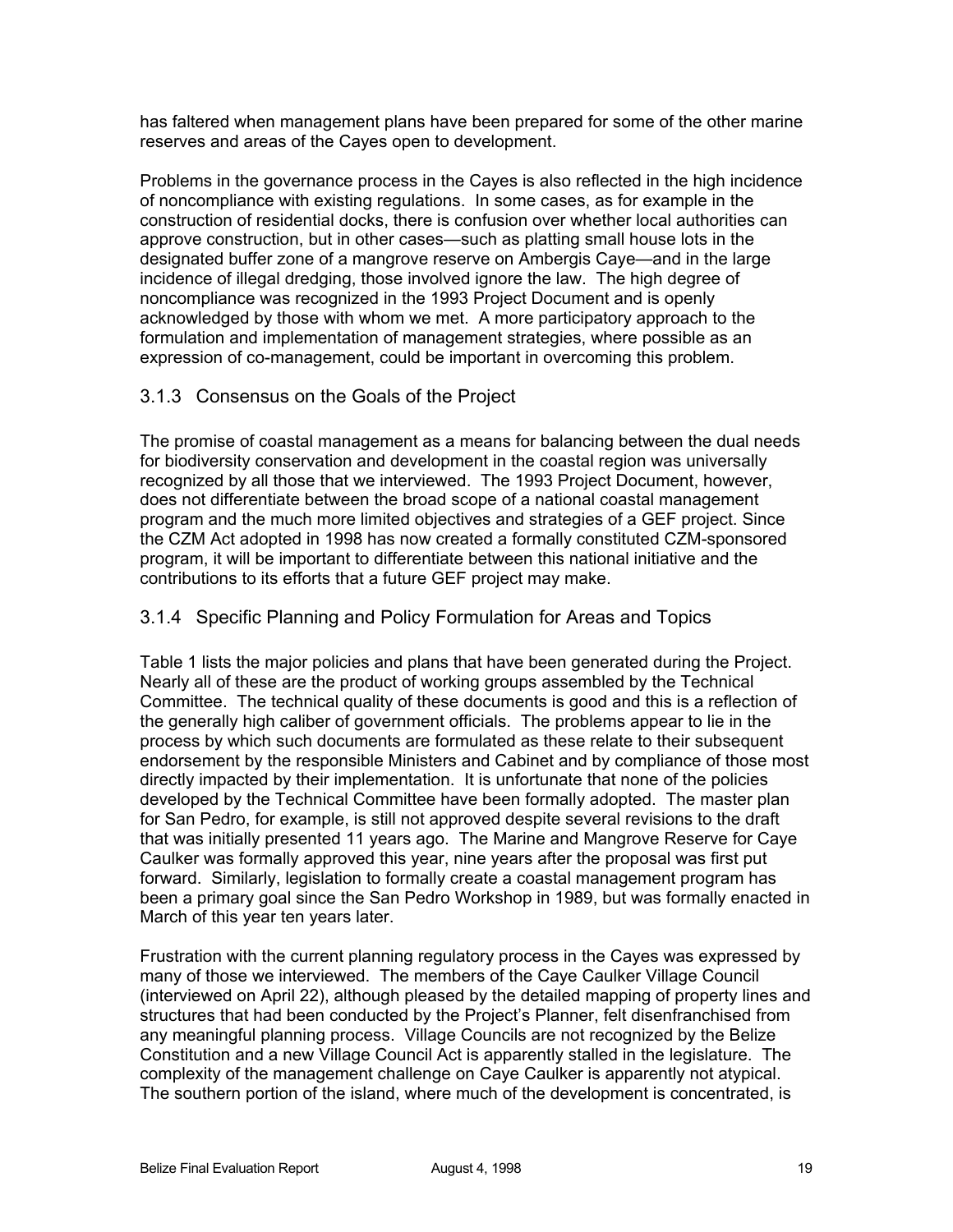administered as a part of Belize City and falls outside the jurisdiction of the Village Council. It is apparently inevitable that the construction of houses will continue on the northern portion of the island beyond the inlet that cuts this caye in two. The northern tip of this area has been incorporated into a newly created marine and mangrove preserve but a large stretch of currently undisturbed mangroves and high ground that is currently undeveloped is likely to be developed for residential use. This process has already begun and the clearing of mangroves is very evident from the water. A collaborative planning process on Caye Caulker would be welcome by those that we interviewed. Their concern is that if a planning and management process does get underway, it will take place in Belize City and the participation of the locals will be limited to giving and receiving opinions and information.

# 3.1.5 Documentation of Baseline Conditions, Monitoring Change

The GEF Project has made a major effort to prepare a detailed map of the subtidal habitats in the Cayes region. This is the core of the GIS system that is now housed in the project's offices. The system includes information on uses (such as dive sites, fisheries, marine protected areas) and information from the survey of manatees and the distribution of crocodiles is being entered into the system. Information from an aerial survey of mangroves will be added, but transferring this information has not yet begun.

Considerable research is conducted on the reefs by a great diversity of foreign individual investigators and organizations. All of these obtain a permit from the Fisheries Department and provide the Department with copies of their data. The project's strategy for baselines and monitoring, however, is designed to provide a basis for large-scale ecosystem change that is only likely to become apparent over periods of many years. The system has not been designed to provide the more immediate information that could be particularly useful in informing near-term management decisions. The GEF Project staff includes a full-time chemical oceanographer, Mr. Ariola, who monitors water quality at stations distributed along the coast. The choice of sampling sites for the water quality monitoring program combines areas of concern with control sites. Since the pace of development on some of the Cayes is rapid, it would also be useful to more strategically target a baseline and monitoring program on such specific issues as solid waste disposal, sewage disposal, and the impacts of high frequency touristic activity in selected high impact and control areas. This approach was taken in the design of a study funded by the Project that hoped to document the impact of areas closed to fishing on the abundance of species of commercial interest. Unfortunately, the reserve selected for this study was not enforced and the results of the sampling are therefore inconclusive (see the 1997 Project Performance Evaluation).

### 3.1.6 Research and Technical Analysis

A complete list of the reports produced by or supported by this GEF Project was not available at the time of the evaluation. The major documents produced, however, included the following:

- A baseline study on the size and distribution of the manatee population
- A baseline study on the size and distribution of the crocodile population
- A paper "Institutional Arrangements for Coastal Zone management in Belize"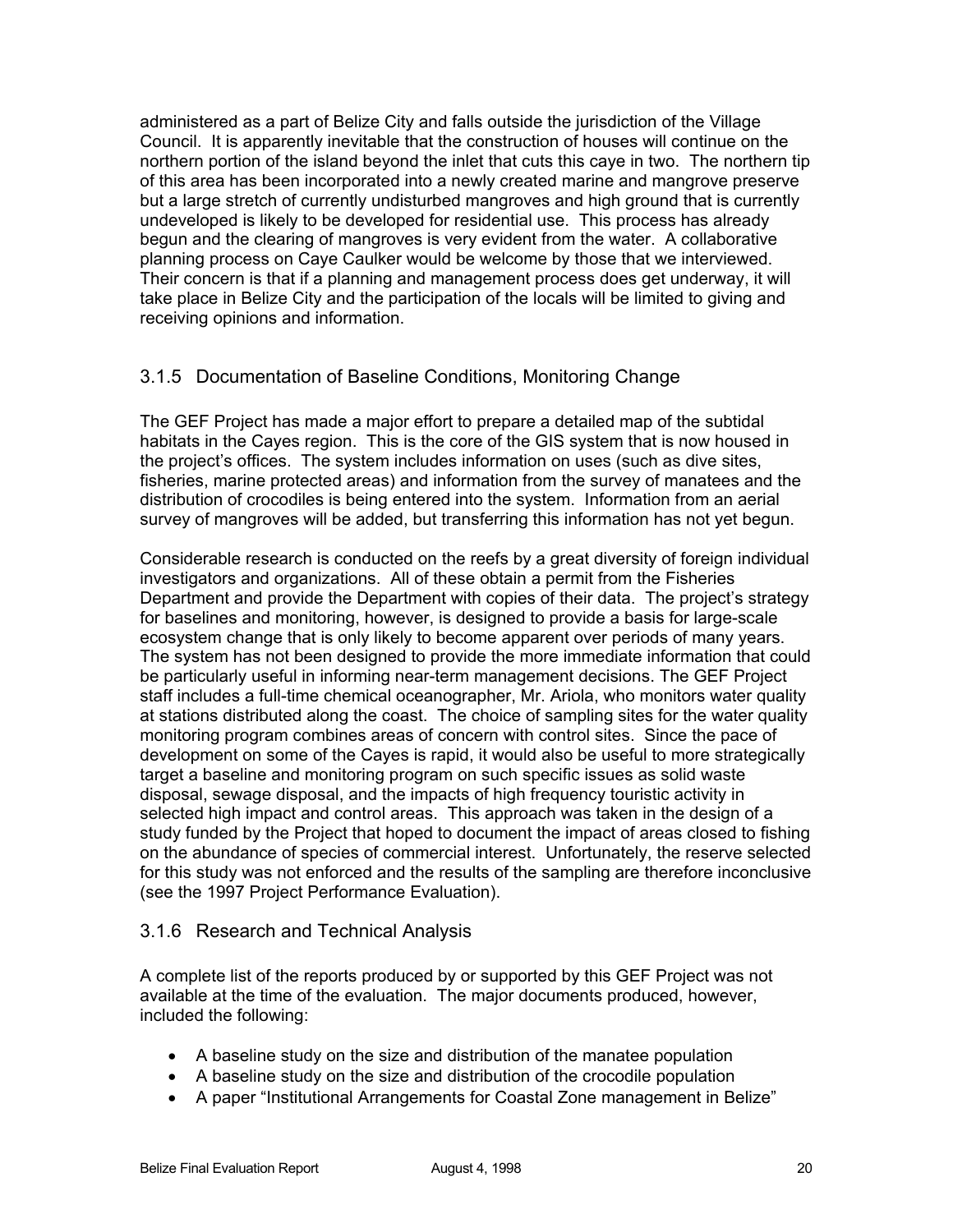- A paper "Coastal Zone Management, Institutional Development and Financing Mechanisms"
- A paper "A Review of the Environmental Impacts of Aquaculture in Belize and Guidelines for Sustainable Development"

The papers on institutional arrangements and financing mechanisms were reviewed in detail for this evaluation. In November 1995, before the release of the State-of-the-Coast Report, international consultants were retained by the Project to prepare a detailed analysis and recommendations on these two topics. The report on institutional arrangements by Professor David Freestone reviewed the current legislative and institutional arrangements and then suggested various alternatives for more effective coastal governance.

This report examines alternative structures drawn from nations operating within the traditions of British governmental structures. In considering options for the structure and authority, the author outlines several principles including:

- It should actually possess *authority*—the power to authorize
- The new structure should provide an *added value* by providing advantages not previously available.
- The new system should *avoid replication* of existing expertise.
- The system must be *sustainable*, financially and institutionally

Based on discussions with a wide range of governmental officials, the author rejected options that called for creating a new entity that would require the formal transfer of responsibility of existing ministries and options that would require a new entity to ratify specified decisions or review and comment on some decisions. The favored option, termed a "pure policy-making body," would provide a new Authority with responsibility for developing policy and mediating jurisdictional disputes among ministries. The Authority would report directly to Cabinet. Execution would continue to be the exclusive responsibility of the "line ministries." The Authority would be composed of two bodies, the Governing Board (essentially the existing project Steering Committee) and the Technical Committee. The major differences in this arrangement from the existing situation under the GEF project were (1) that both bodies would include representatives of the private sector and NGOs, and (2) that the Authority would not report to a specific ministry but directly to Cabinet through the Prime Minister's office. The report ends by endorsing the concept of an Institute of Coastal Studies affiliated with the University of Belize that would absorb the staff created by the GEF project.

The evaluation was pleased to note that the institutional framework suggested by the Freestone Report is very close to the structure of the CZM Authority that was enacted in early 1998. The major difference is that the Authority reports to the Minister of Fisheries and Agriculture rather than to the Cabinet. The CZM Authority does include representatives from the private sector and NGO communities. The Freestone Report did not recommend a definition of coastal zone but observes that "typically [CZM Authority's] responsibility would be all, or most, or a range of aspects of relevant land and sea use as well as coastal resource exploitation" (p. 13). It is clear that the expectation was that the policy-making powers of the Authority would extend over the Cayes and the atolls and not be limited to areas below the mean high water mark. The new Authority does not conform to the principles outlined above. The legislation does not provide a guiding set of policies that a planning and management process should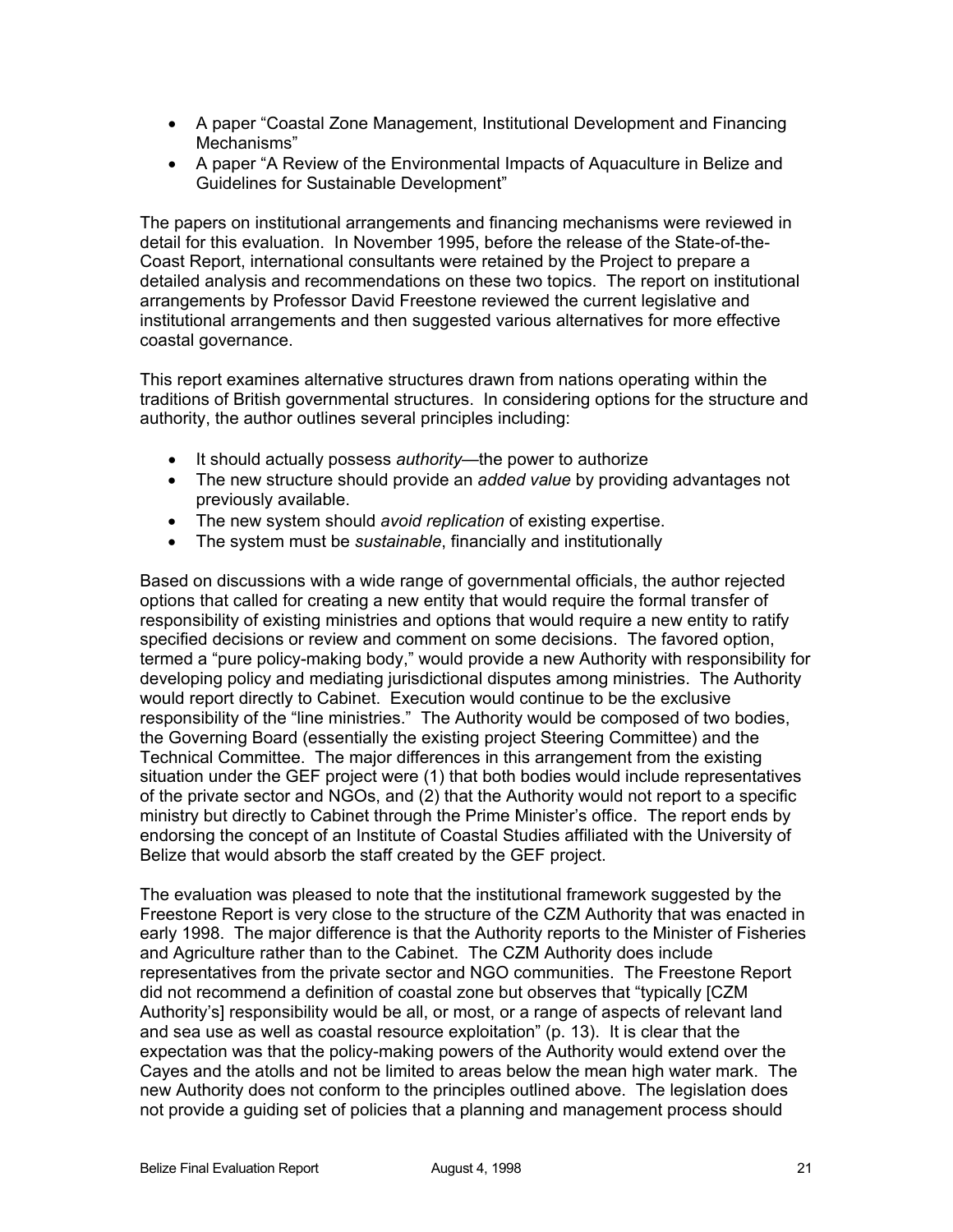follow. The functions of the Authority are limited to advising the Minister, cooperating and coordinating with the governmental bodies responsible for coastal resources, reviewing the CZM Plan, and appointing committees and responsibility for the administration of the Technical Institute.

The second report, on Institutional Development and Financing Mechanisms, was prepared by Theodore Panayotou, Jennifer Clifford and Robert Faris. This report provides a careful analysis of the major coastal management issues and their long-term financial implications. The report examines a diversity of funding options and then makes recommendations that feature a fee system for diving and sport fishing. This report begins by stating as a principle that:

Only Belize can be responsible for managing and protecting this resource. Nevertheless, Belize cannot and should not expect to conserve this international treasure without the financial and technical assistance of the world community.

The report identifies four potential categories of funding for a CZM program:

- *General revenue* from the Government of Belize
- *External sources* in the form of official development aid and from NGOs and private foundations
- *Beneficiaries pay* which requires that those who benefit from a healthy coastal zone can contribute to coastal management
- *Polluters pay* which was seen as the most promising long-term solution to environmental problems.

The authors calculated that a diving and sport fishing permit system could generate between BZ\$1 million to BZ\$2 million annually. In addition, the authors recommend immediate implementation under the "polluters pays" category of (1) a product charge on pesticides administered through an import duty, and (2) an environmental royalty imposed on marine dredging activities.

The 1998 legislation authorizes (Section 28) the CZM Authority to levy a fee on catch and release sportfisheries. We gather from our interviews that the opinion was that imposition of a dive fee would have a chilling effect on tourism. The legislation (Section 27) enables additional fees to be charged if such fees are approved by the Minister.

### 3.1.7 Inconsistencies in the Management Framework

The 1993 Project Document and several subsequent reports note a number of inconsistencies in the management policies and procedures implemented by different governmental agencies in the coastal region. For example, the environmental impact assessments that are overseen by the Office of Petroleum and Minerals and are applied to dredging projects have different requirements from those required for activities subject to the Ministry of Natural Resources and the Ministry of Agriculture and Fisheries.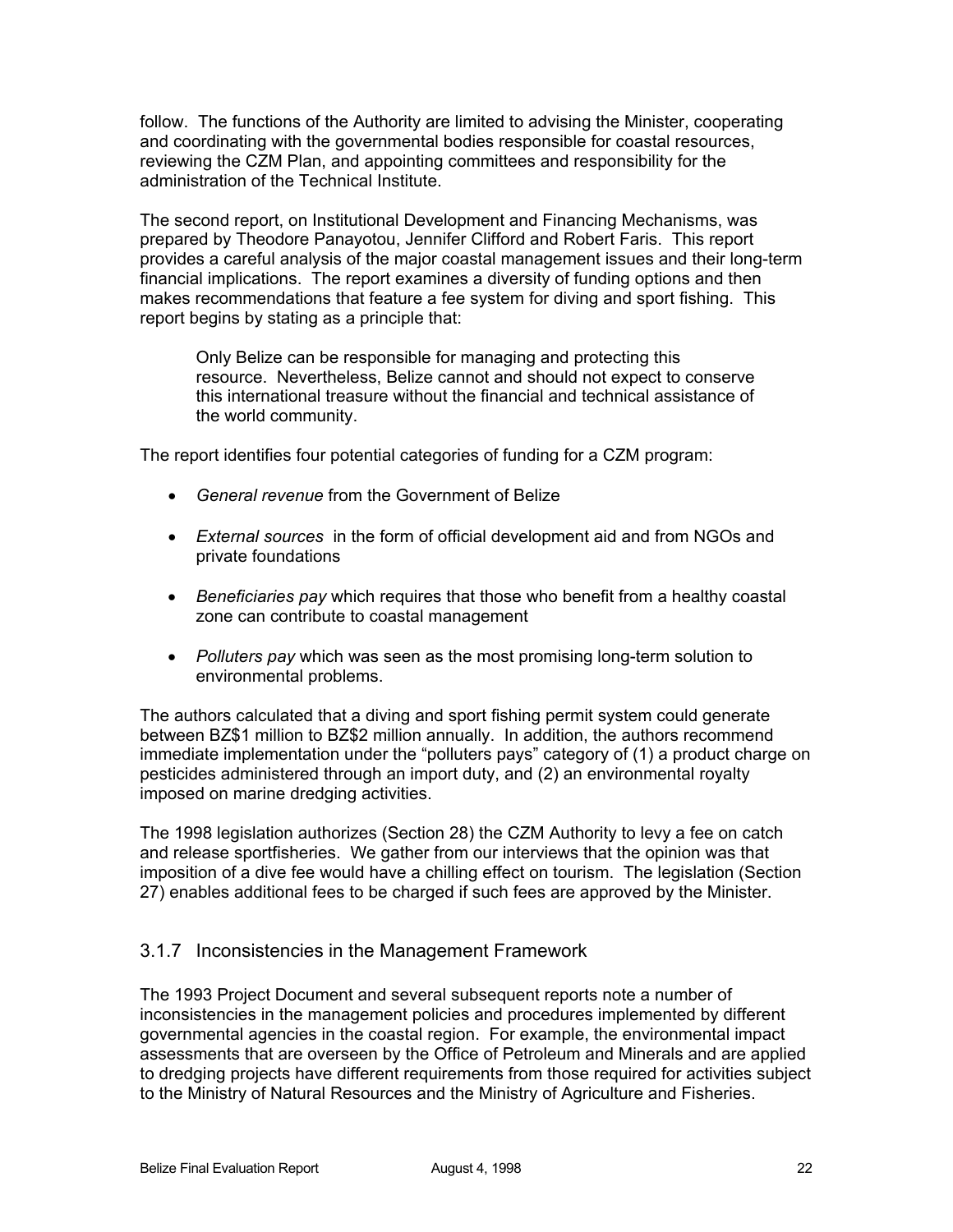Another example is the different approaches of the Ministry of Natural Resources and the Ministry of Agriculture and Fisheries when they create a Reserve. The Fisheries Department's procedure calls for the preparation of a Management Plan before a Reserve is formally designated. These plans typically designate different use zones. The Ministry of Natural Resources in contrast, may prepare a Management Plan, but only after an area has been formally designated. Its plans do not provide for use zones. Another difference lies in how Reserves are administered under the two systems. The Fisheries Department retains its own ordinance and administers areas under its control directly. The Ministry of Natural Resources, on the other hand, favors delegation of administrative responsibility to an NGO—for example, Belize Audubon.

These differences in operating procedures should not be a major impediment to good management and the negotiation of a common approach should be a priority for the CZM Authority. There is, for example, a major opportunity to develop a collaborative approach when the Management Plan for the newly created Caye Caulker Reserve is prepared. This is the second Reserve to have been created through the joint action of the Ministry of Agriculture and Fisheries and the Ministry of Natural Resources.

The most significant problems in the existing management framework appear to be (1) controls over dredging and (2) a consistent and effective process for managing residential and resort development on the Cayes. Illegal or inappropriate dredging was raised as a concern in many of the interviews and was the impetus for the drafting of the Marine Dredging Policy. It would be useful to consider designating areas of the coastal region as "no dredge zones." In such areas, a permit could be obtained only through a Special Exception, as for example, in an emergency situation following a hurricane. In other areas, dredging would continue to require a permit but would have to follow stringent performance standards.

The challenge of developing a management process for development on the Cayes is a far greater challenge. Some areas of the Cayes are designated as extensions of Belize City (e.g., St. Georges Caye and portions of Caye Caulker). Others have Village Councils while San Pedro has a Mayor and Planning Committee. The procedure for negotiating, formally adopting and implementing a master plan for these different areas is complex. Another priority for the newly created CZM Authority is to clarify how this process should unfold and then attempt to implement such a process through demonstration projects.

### 3.1.8 National Ownership of the Program

The GEF operational strategy states (page 14):

Sustainable achievements of global biodiversity benefits will greatly depend upon the extent to which GEF activities are country-driven.

The ownership of this GEF project decision-making authority over certain aspects of project management, have at times been a major issue. This was precipitated first by a major misunderstanding over the authorities and prerogatives of the Project Director and the Project's Chief Technical Advisor (CTA). The Project Director was named in 1993 as the Fisheries Administrator but the Terms of Reference for the CTA gave him authority over the resources of the project and the day-to-day management of all project activities. This follows the usual pattern in UNOPS-executed projects. In the second year of the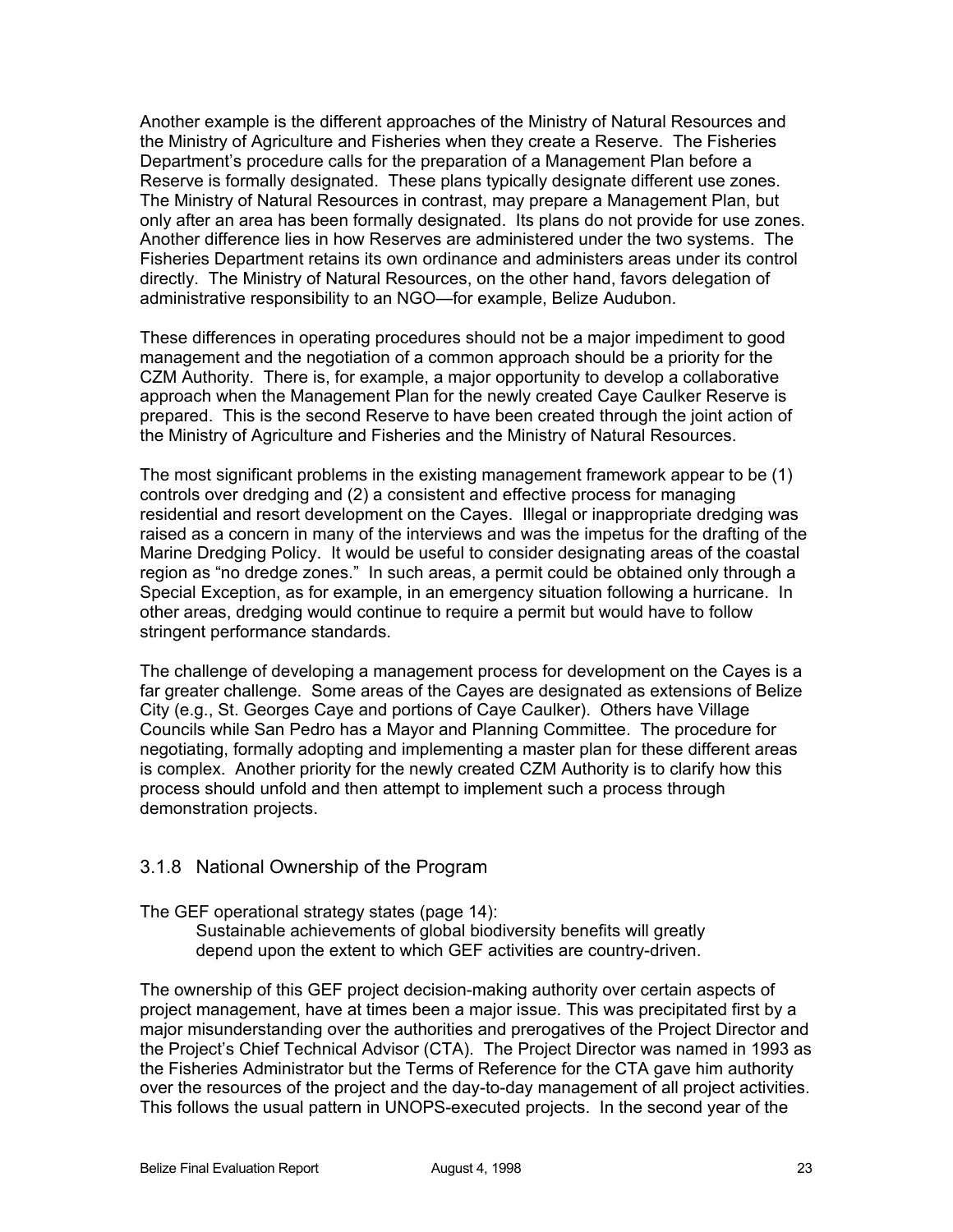project, pursuant to a decision of the Steering Committee meeting, the Project's staff and equipment were moved from its quarters in the Fisheries Department building to a rented house which offered better facilities for both the Project's staff and the storing of sensitive equipment. This action caused considerable tensions that are still strong today among some officials in the Fisheries Department. These tensions have subsided but it will be important in a Phase II GEF project to structure the program so that issues related to decision-making authority and individual Terms of Reference are understood and agreed upon before implementation.

# 3.1.9 Evidence of Adaptive Management

The manner in which the project has been administered demonstrates considerable evidence at attempts to learn from experience and to adjust the design of the project and priorities among activities in light of experience and changing circumstances. Such learning and adaptation, however, has been internal to the project and does not appear to have involved such stakeholders outside the project as collaborating government institutions or the NGOs and communities that will feel the major impacts of improved management. The major expression of adaptive project management were the proposed revisions to the Project Document that were prepared in 1996. These called for rearranging Project Objectives and Activities into a more logical framework, linking the budget allocations to specific Outputs and Activities and sequencing Project Activities around a timeline. These revisions were a major undertaking that required a considerable effort. The revisions were approved in principle by the Steering Committee but were tabled until the results of a external evaluation were completed and accepted. This took the better parts of a year. In the end, the Project Document was not formally amended. This adds to the sense of frustration that can be felt across the project since so many other initiatives—such as the policies and plans, which that in Table 1—have failed to gain formal endorsements. As is the case with using policy recommendations prepared by the Technical Committee as informal guidelines, the proposed revisions to the Project were reflected in the 1997 Work Plan.

# *3.2 Progress Towards A Sustainable Institutional Framework for Coastal Management*

### 3.2.1 Institutional Strengthening

The institutional strengthening strategies of the Project have shifted considerably during its implementation. When the Project's staff and equipment was moved out of the Fisheries Department into separate facilities in a rented house, many of those involved saw this as a major shift away from that Department's dominant role in coastal management, other line Ministry representatives considered the move as a practical solution and an opportunity to ensure wider participation in the Project. The Project, however, has continued to work closely with the Fisheries Department. The CZMU, however, according to conversations with the officials most directly involved, has not been strengthened by the Project. There does, however, appear to be a free flow of information between the Fisheries Department and the Project and staff collaborate on a wide range of activities including, for example, the weekly water quality sampling. The two boats purchased by the Project are operated by, and shared with, the Fisheries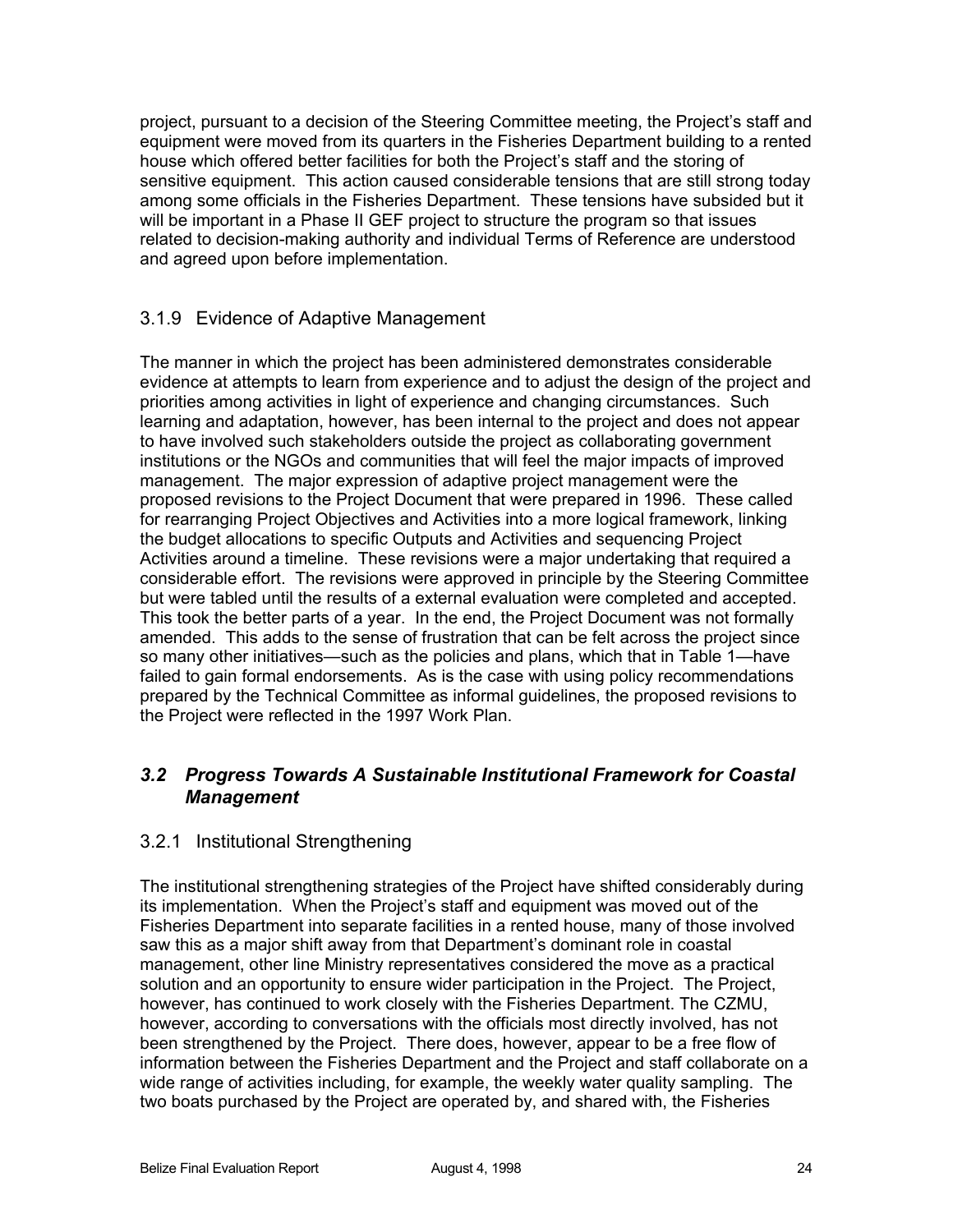Department. Janet Gibson serves as the Secretary of the Technical Committee that meets monthly and is chaired by the Fisheries Administrator.

The major accomplishment of the Project in terms of institutional strengthening is the sustained work of the Technical Committee and the increased stature of the Project's Steering Committee. These bodies now form the core of the CZM Authority. The Plans and Policies listed in Table 1 have been generated primarily by the Technical Committee and the funds that have supported collaborating consultants, field work, equipment purchases, etc. have been provided by the Project. There is little evidence of institutional strengthening in such collaborating governmental units as the Land Survey and the Water Quality Laboratory of the Health Department. The Project has elected to place its staff, equipment and expertise in its project offices and to network with such existing units rather than investing its resources in pre-existing governmental offices. The project has, however, made major investments in training (see Section 2.3) that has benefited a number of the governmental departments involved.

Within the NGO community, the Project appears to have strengthened Belize Audubon by subcontracting its initial public education activities to them. It also provided funds for infrastructure, salaries and equipment for the Half Moon Caye natural monument which is managed by the Society. Some support has also flowed to the Siwa Ban Foundation on Caye Caulker.

3.2.2 Progress in Mitigating the Impacts of Development and Ecosystem Quality and Biodiversity

Notable progress has been made in Belize to protect ecosystem quality and biodiversity through the creation of reserves. There are now nine reserves in the coastal region and seven of these, due largely to the efforts of the GEF Project, have been designated as World Heritage Sites. Some of these reserves are effectively managed but others suffer from insufficient personnel, reserve boundaries are not clearly marked and conformance with management plans is less than optimal. Nonetheless, the existence of these reserves is significant. It is notable that the members of the National Fisheries Association interviewed on April 24 were unanimous in the opinion that the areas closed to fishing have had beneficial effects on the stocks of commercially important species. The challenge is to integrate the reserves into an overarching CZM framework that can direct the development process in the Cayes region. If this does not occur, the longterm benefits of the reserves will be severely compromised.

Many of the policies and plans formulated to shape development in the Cayes listed in Table 1 are being used as "guidelines" and this is providing important insights into the challenges of regulating the pressures that threaten the biodiversity of the coastal region and the quality of its ecosystems. The ongoing development process in such places as St. Georges Caye, Caye Caulker and San Pedro, all speak to mounting pressures to develop these low-lying and fragile areas. Large, currently undeveloped areas in the Cayes are open to development and that the value of houses and property is comparable to that of shorefront property in other top tourism destinations around the world. Property for sale in the Cayes is being advertised on the Worldwide Web. A development plan for Turniff Atoll demonstrated that this island—with a land area similar in size to Bermuda—could be developed into a number of resorts and residential communities. The majority of Ambergis Cayes is currently involved in a legal dispute between the North Ambergis Cayes Development Corporation, an organization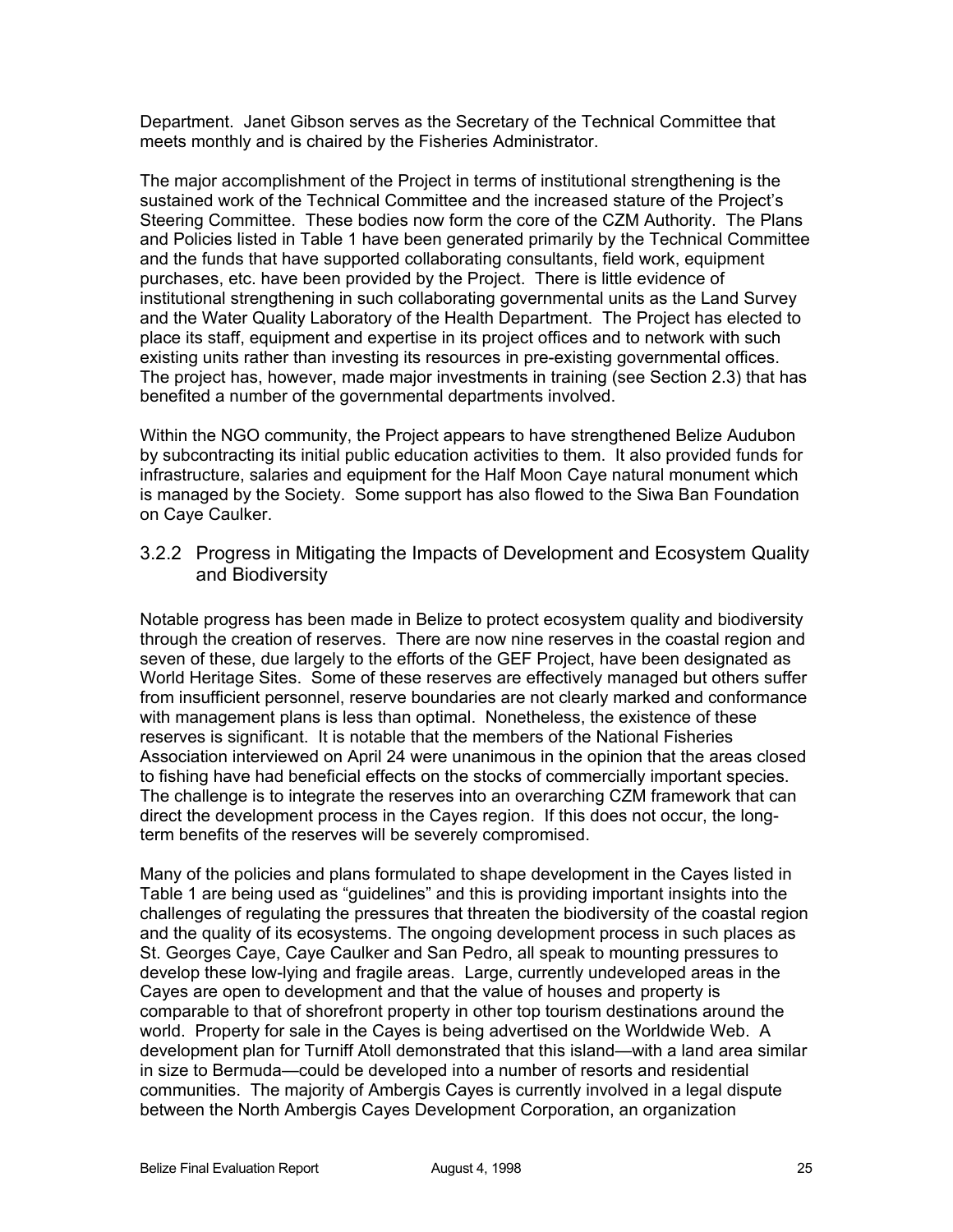controlled by the Government of Belize, and a private development company. Here, too, there appears to be a real potential for intense development of a much larger area.

The success to date of the existing guidelines and CZM initiatives in directing and shaping this tourism development process appears to be very limited. Nevertheless, they have been significant in terms of providing guidance for EIAs and environmental clearance for coastal developments, for issuing leases, and for controlling subdivisions. It is therefore to be expected that the pressures on biodiversity and on the quality of the reserves is likely to increase steadily in coming years. The need for an overarching management framework with the authority and ability to direct the development process therefore is more urgently needed today than it was when the project began in 1993. The most significant potential check to this process is a major hurricane which would destroy or severely damage many of the structures on the Cayes and could potentially bring about a reassessment of the wisdom of investing in the current form of development of the Cayes.

It was freely acknowledged by both government officials and those familiar with the development process in the Cayes that the enforcement of the adopted governmental permit procedures, zones and compliance monitoring is often weak. We were told of several examples of development without permits (e.g., Franks Caye), of dredging without a permit or construction of piers without permits. This large body of experience in the difficulties of implementing "top down" policies and regulations should be the basis of a careful reassessment of the process by which policies and plans are developed and the strategies by which they are implemented.

### 3.2.3 Formal Governmental Commitments to CZM

Legislated governmental commitments to coastal management can be expressed in a variety of ways.

- (1) Legislation can provide a mandate for interministerial collaboration and planning; such legislation typically calls for the formulation of a coastal management plan within a set time period.
- (2) Legislation can formally enunciate the government's policies on how coastal resources and coastal areas shall be conserved and developed and stipulate the decision-making process by which such policies shall be achieved.
- (3) The funding of specified elements of a coastal management program—or a "core" of implementing funds—are made an element of the recurring national budget.

Passage of the CZM Act in March of 1998 constitutes an expression of the first level of governmental commitment. The CZM Authority that has been created has a mandate to coordinate among the different Ministries in order to prepare a CZM Plan. The Authority, however, is advisory in nature and there are no explicit statements of governmental policy that can provide guidance to either the process. The government has twice provided BZ\$100,000 of financial support to the Authority. Such core funding is not, however, an element of the recurring national budget. The provision of the user fee on catch and release sport fisheries can be considered a long-term financial commitment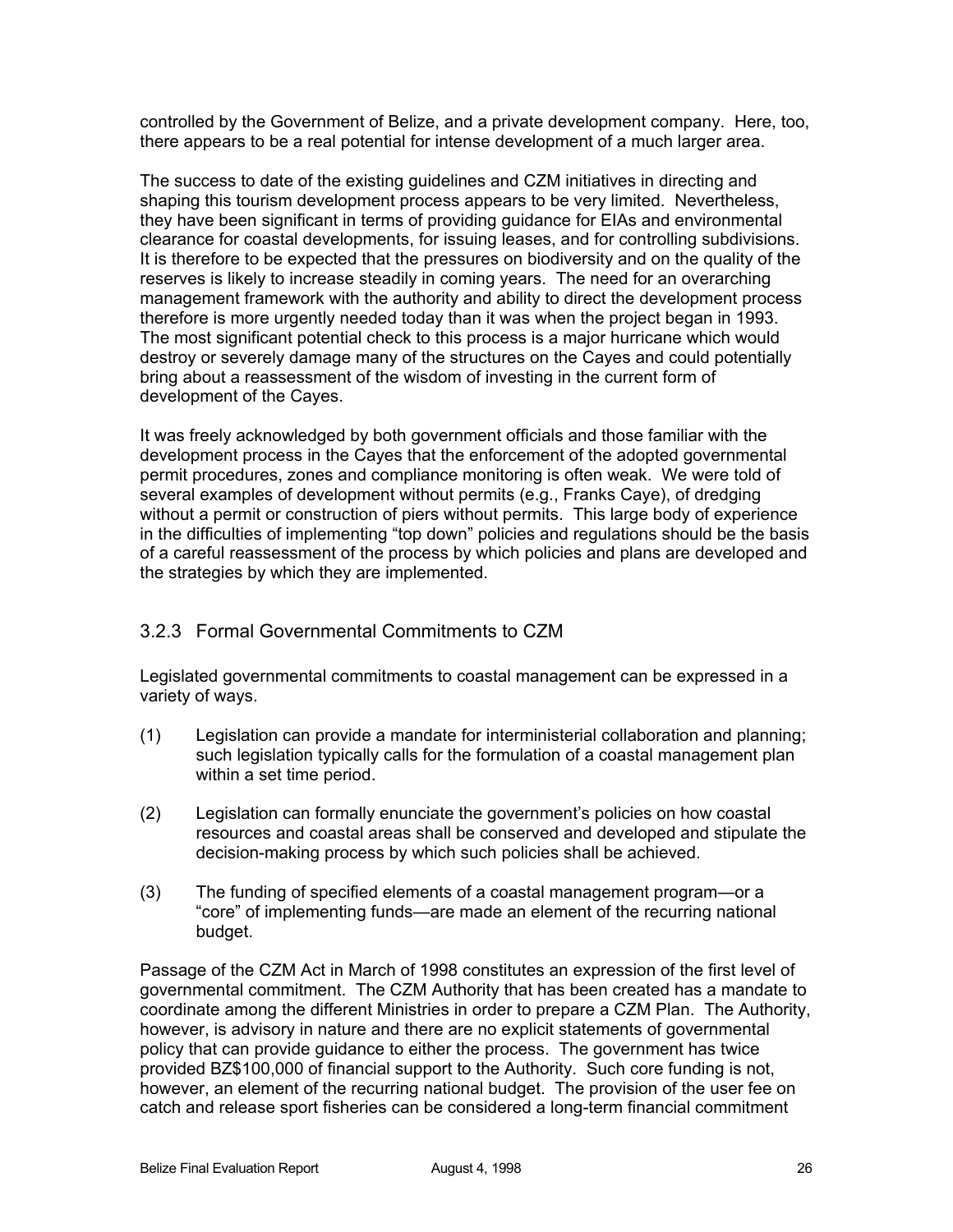since such fees could have flowed into the national treasure or have been earmarked for some other purpose. The magnitude of this funding, however, is likely to fluctuate from year to year and it is likely to cover only a small portion of the annual operating costs of a national coastal management program.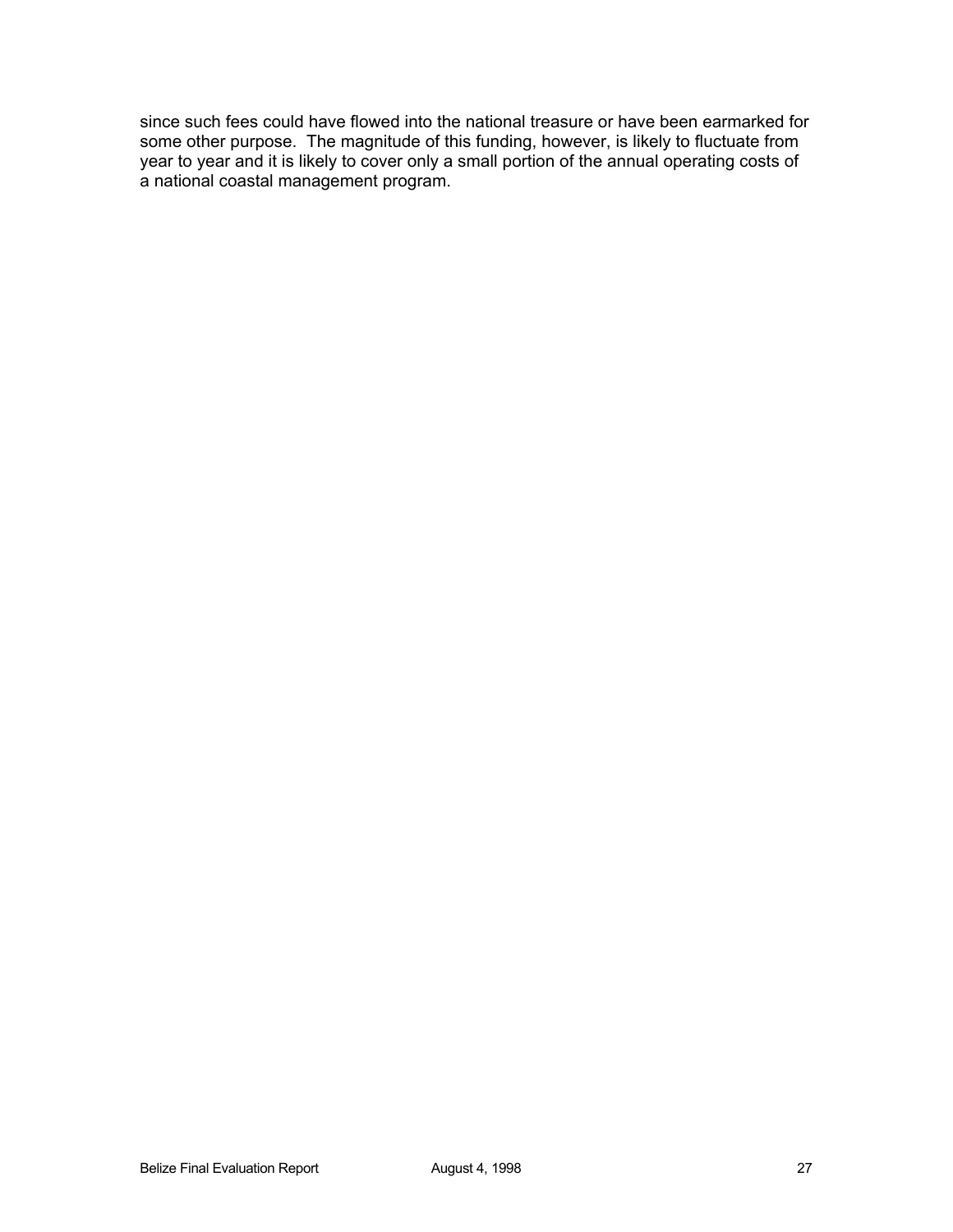# **4 SUMMARY OF MAJOR RECOMMENDATIONS**

# *4.1 Formulation of a Phase II GEF Project*

It is important that the many stakeholders concerned in the advance of CZM in Belize be granted the opportunity to reflect on the accomplishments and lessons learned from Phase I and to participate in shaping a Phase II effort. These stakeholders are both within and without government. It could be instructive to have discussions that draw together both governmental, NGO and private sector interests. We believe it would be useful to arrange for public workshops in those locations in the Cayes where the program has been, or plans to be, active. Besides soliciting reflections on this initial GEF project and comments on the design of a follow-on project, such workshops could clarify the limitation of GEF funding in terms of national and "incremental" activities. Workshops should also accompany key moments of Project implementation to maintain open lines of communication and solicit stakeholder ideas and reactions.

A draft of the proposal to the GEF should be circulated and commented upon during the project definition stage. In such discussions it will be important to clearly differentiate between the goals and constraints of the GEF and the broader mandate of the Authority as the custodian of a national CZM policy and agenda for Belize (see Section 4.1 (c)). We believe that the program has matured sufficiently that careful consideration should be given to national execution of the project rather than project execution by UNOPs. This national execution modality would serve to further strengthen a sense of full ownership of CZM initiatives in Belize. Since seven of the nine UNDP projects now underway in Belize are being successfully executed by national agencies, it would appear that there is good reason to expect that this arrangement would also function for a Phase II project.

# *4.2 Strengthening CZM Policies, Plans and Implementing Arrangements*

### *(a) Define Operational Roles and Procedures Within the Authority.*

Formal enactment of the CZM Authority as a Statutory Instrument marks the beginning of a transition from a donor funded project to a national program. We strongly recommend that the Chief Executive Officer of the Authority be Belizean, and familiar with the inner workings of government and the culture of Belize. The qualification of the CEO should emphasize leadership, administrative abilities and an ability in managing a complex program involving many institutions and layers of government. Familiarity with the relevant natural sciences should be considered less important since these skills and knowledge reside in the director of the CZM Institute and the technical staff. The selection process should be competitive and transparent.

The Authority should move quickly to develop operational procedures (Sections 12 and 22 of the Act) in order to clearly define the manner in which the Board will relate to the Minister of Agriculture and Fisheries, the Institute and the Advisory Council. For example, it would be useful to specify the issues and decisions that most appropriately should be reviewed by the Advisory Council (e.g., complaints, notice of violations,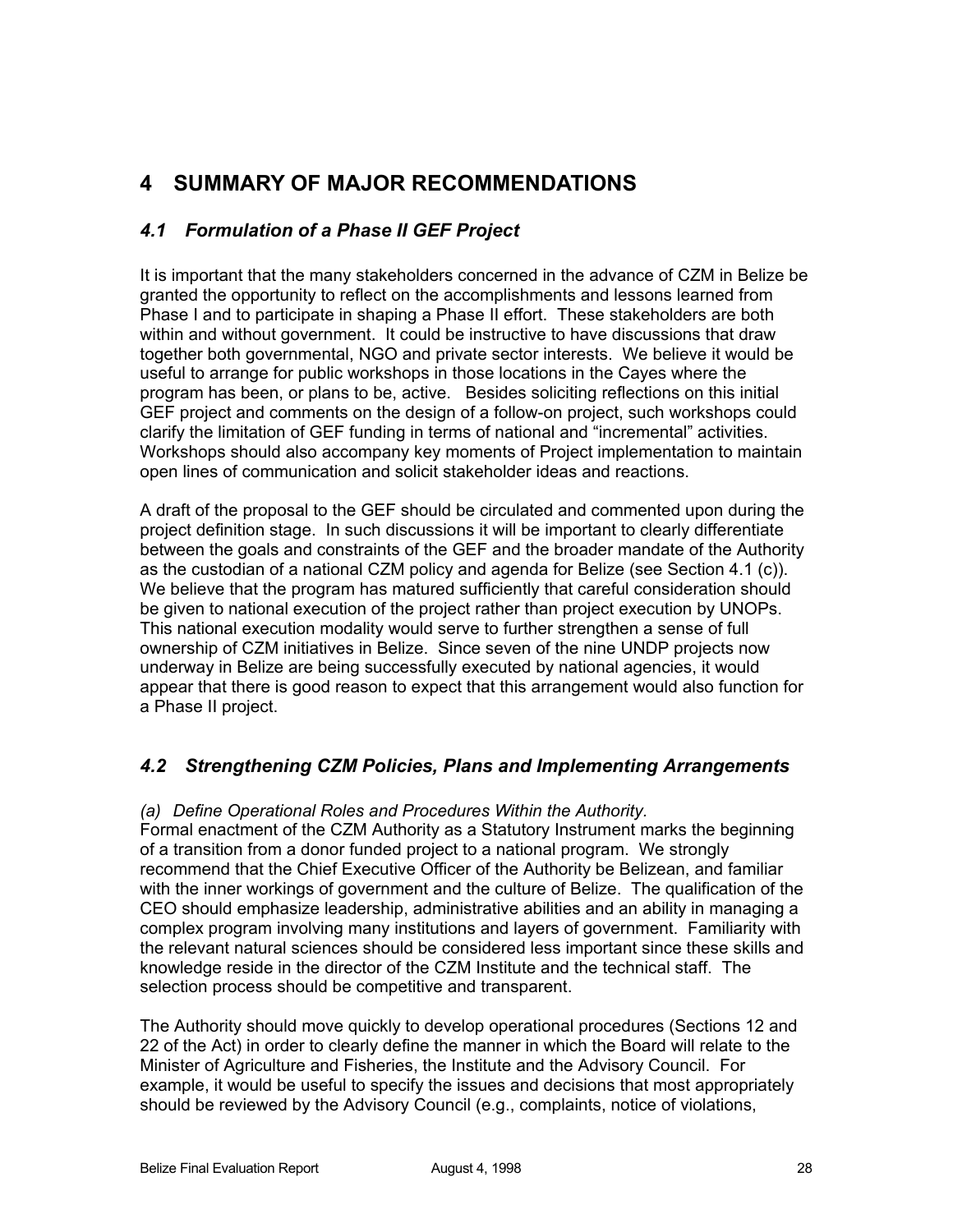routine issues raised by EIAs, license applications) and clarify when the Council should formally submit recommendations to the Board or to the Heads of Departments in appropriate Ministries, or both. It would be highly desirable if some or all Ministries would delegate some decision-making authority to the Council and/or Board. Another possibility is to formalize the Board as a binding arbiter for disputes on specified topics. The ultimate objective should be to advance the Authority's role from information sharing and making recommendations to joint decision-making.

Recognizing the small size of Belize and the many demands placed upon government, it is important that the expertise, equipment and services vested in the Institute are closely linked, and strengthen, existing governmental technical services such as the laboratory of the Public Health Department (for water quality analysis and monitoring) and the Lands Information Center of the Ministry of Natural Resources (for the GIS system). Similarly a long-term strategy for collaborative action with the CZMU of the Fisheries Department should be developed.

# *(b) A Demonstration Project in Participatory Management*

The progress made during this initial project and initial experience with co-management on the mainland makes it clear that governance in Belize is advancing towards a greater reliance upon public involvement and responsibility for all stages of the management process. We therefore strongly endorse the idea put forward in the proposal for the GEF II initiative those efforts to successfully link:

- Planning with implementation
- Management of adjoining areas of land and sea
- Governance at the community and central government levels

are focused in Phase II upon a pilot project in Caye Caulker.

We recommend that the preparation and initial testing of an integrated management plan that encompasses both the Caye and the newly created reserve and possibly additional areas of water around the Caye. The preparation of a special area management plan should occur principally on the Caye and not in Belize City or Belmopan. Case studies and guidelines for a community-based process are available. A Belizean example is the Five Blues co-management process and plan. It would be important for the Minister of Agriculture and Fisheries and the Minister of Natural Resources were to personally endorse and launch this pilot effort in integrated management. This pilot would make use of the land use maps prepared during the first project, the analysis of similar issues on other Cayes (e.g., Ambergis, St. George) and the information gathered in preparation of the plan for the new reserve. We recommend a sequential approval process whereby the integrated management plan is first approved by the local co-management body and then proceeds to the Authority and finally to the Ministers.

### *(c) Define the CZM Plan as a National CZM Policy Framework.*

We believe that it is unrealistic and impractical to expect that a detailed and comprehensive management plan can or should be prepared for all of coastal Belize. Our suggestion is that one of the objectives of the GEF II Project should be for the Authority to prepare and seek enactment by the legislature of a national coastal zone policy framework with the following features: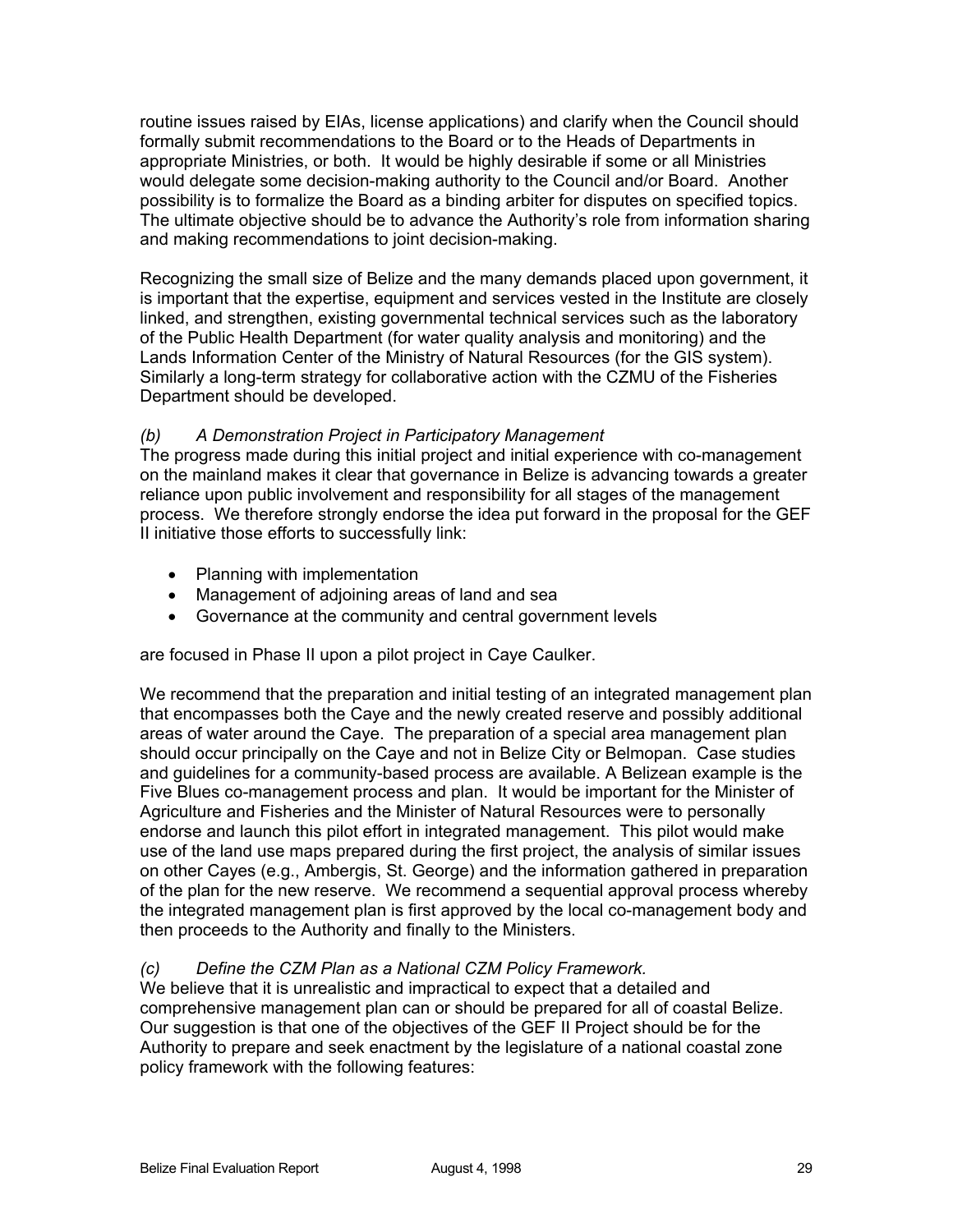- It addresses a coastal region defined to include the territorial sea, the Cayes, the reef and a yet to be determined swath of the mainland coast and/or specified activities or resources on the mainland
- It organizes statements of policy by management issue rather than by units of government
- Its policies are structured around a zoning scheme that allocates the coastal region to categories and intensities of use.

The many area and topic-specific plans and policies that have been prepared during Phase I would be formally adopted in an incremental manner as expressions of policy implementation.

A major benefit of the National Framework Plan will be that it would provide a coherent statement of national policy to which a variety of individual projects (funded by government, international donors, NGOs and the private sector) contribute. A UNDP GEF II Project would therefore assume its rightful place of one contribution to the implementation of a national agenda for the Belize coastal region.

*(d) Adopt a Financing Scheme for the Sustained Implementation of the Program.* Another major objective of a UNDP GEF II Project and a feature of the second phase legislation should be to obtain secure funding for the program that draws from:

- Recurring core funding from the GOB or a financial mechanism such as a Trust Fund
- Income dedicated to the program from fees gathered by the implementation of the "beneficiaries pay" and "polluters pay" principles.

# *4.3 Generation of Knowledge in Support of Management*

### *(a) Baselines*

The pilot phase of the Project developed a GIS system that contains baseline information on marine habitats, water quality, manatees, crocodiles, some reef areas and some Cayes. This is an excellent system that must be maintained. The information it contains must be disseminated and periodically updated—perhaps every five to ten years.

During a GEF II Project we recommend that the emphasis of baselines and monitoring be upon specific areas and topics that can inform the more immediate needs of an integrated management process. We recommend that baselines and monitoring be synoptic and, for example, in water quality, produce wet and dry season data for "hot spots" where pollution is known or believed to be an immediate problem. Data gathering on ecosystem condition and biodiversity should similarly be directed at specific sites where change is likely to be occurring in 1-5 years.

If the proposed regional Meso-American Barrier Reef proposal is funded, funding for reef-wide baselines and monitoring could come from that source leaving the proposed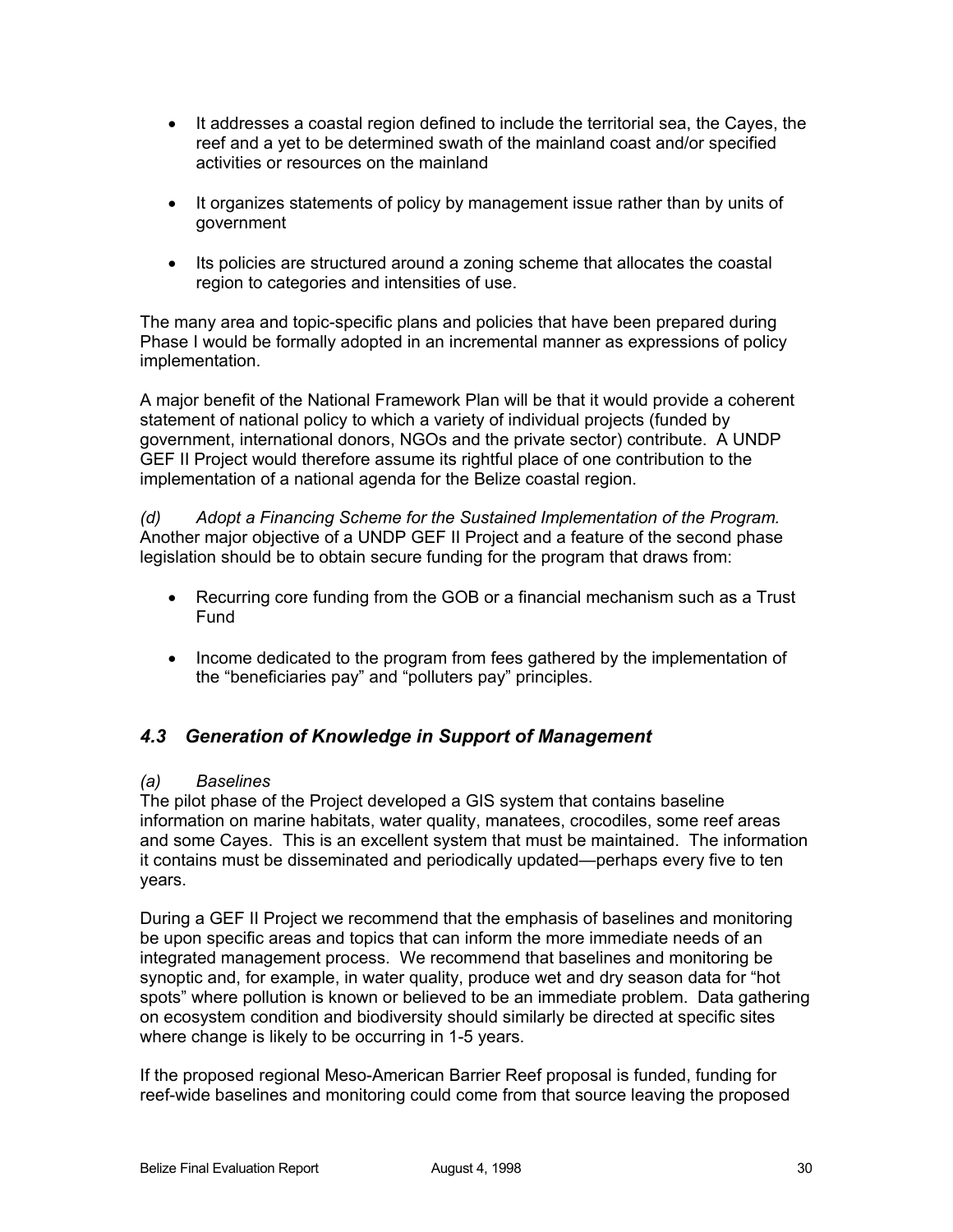Belize GEF II Project to focus on issue and area-specific monitoring of more immediate usefulness to an ongoing management program.

*(b) Periodic Self-Assessments of Progress Towards Effective Management* We recommend that all participants in the program, and where appropriate the concerned public, participate in an assessment of progress, lessons learned and the identification of 'instrumental adjustments" that should be made to how the program is being implemented. The fundamental questions are "what's working, what isn't, why?" Encouraging an incremental and adaptive approach to management would decrease the frustration that is apparent among many of those who participated in Phase I.

# *(c) Periodic State-of-the-Coast Reports*

The pressures upon the coastal region are already severe and they are mounting. Change to the qualities of coastal ecosystems and to biodiversity are inevitable. Stateof-the-Coast reports, if they focus on trends in the condition and use of the coastal region can provide major benefits by:

- Integrating and interpreting monitoring data
- Reflecting on the social, economic and environmental implications of trends
- Instigating interdisciplinary analysis
- Raising public awareness on important issues

# *4.4 Building Constituencies for the CZM Program*

### *(a) Strategically Targeted Awareness Building*

During a GEF II Project we recommend that awareness building and public education efforts be carefully targeted upon strategically important audiences. These have been identified to include:

- High governmental officials and legislators
- Young Belizeans—half the population is under 18
- New immigrants
- Developers operating in the Cayes

The strategy needs to define a few key messages and think through how such messages can be best conveyed. Gatherings of high officials and legislators for a social occasion that includes a brief discussion of a carefully selected issue by an appropriate speaker, opportunities to see and hear those involved in co-management, study tours to view how similar issues are being managed—or the consequences of mismanagement—in neighboring nations, can all have a major impact on this critically important potential constituency. Such activities and the resources to finance them will be crucial to the prospects of a second legislative initiative as suggested in 4.1.

### *(b) Training*

We recommend that Phase II invest in training courses held in Belize that bring together mixed groups of governmental officials, NGOs and community activities to jointly examine selected management issues and techniques. The following topics should be considered: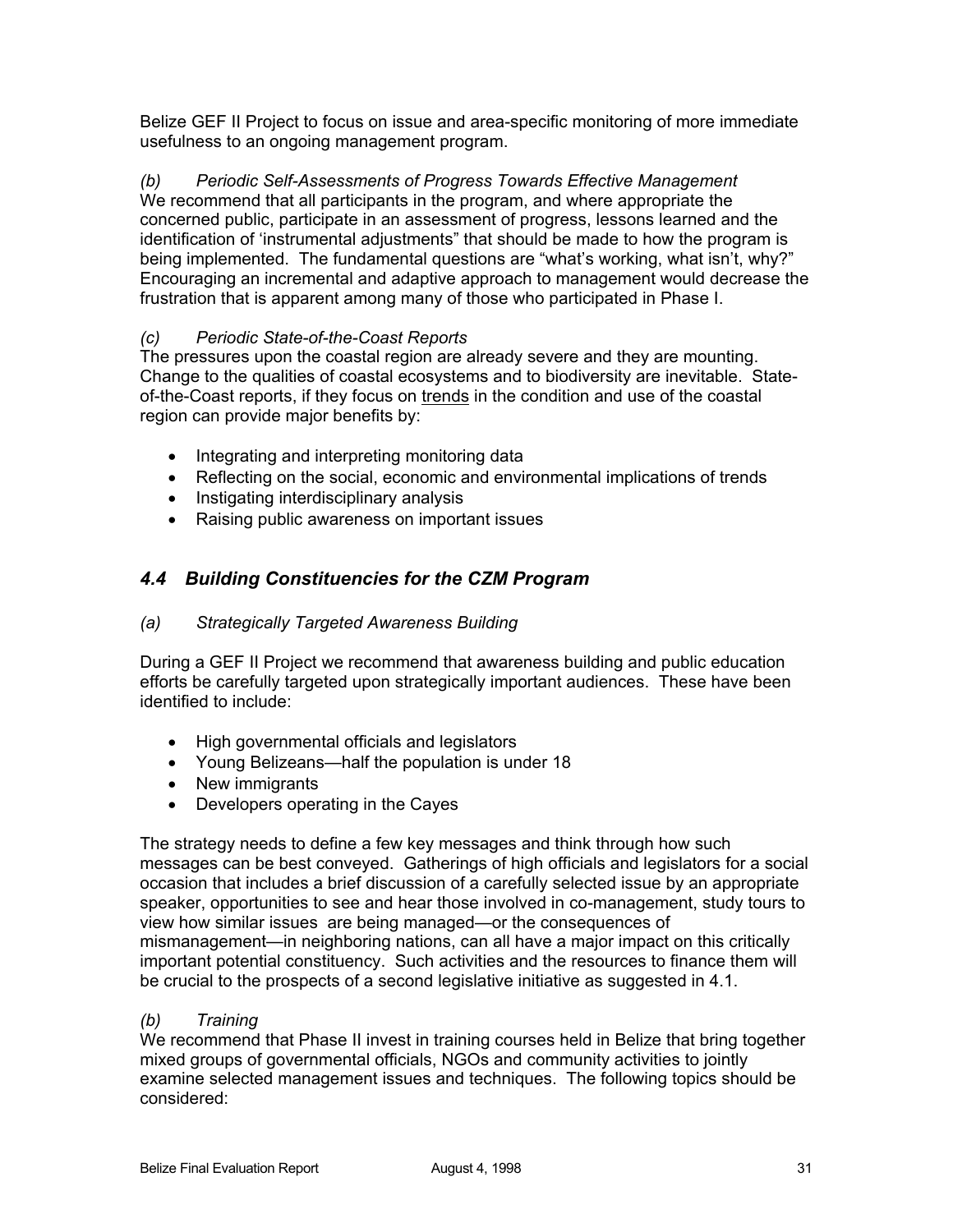- Moral leadership
- Consensus building and joint decision-making
- Non-regulatory approaches to ecosystem management
- Conflict resolution
- Project formulation, management and evaluation
- Planning processes at the community level

Study tours within Belize and neighboring countries should be considered.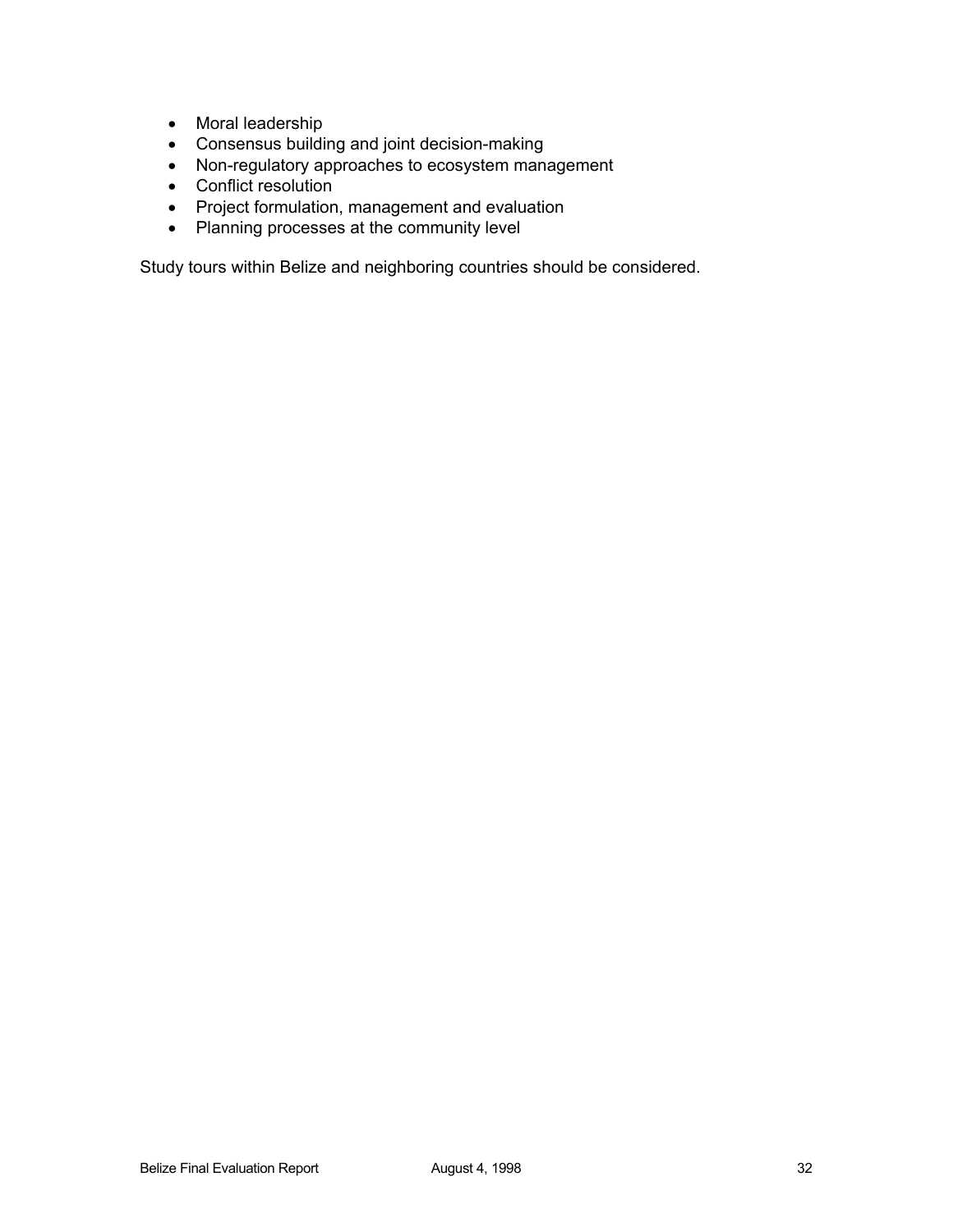# **5 SOME LESSONS LEARNED**

- (1) The original Project Design was far too ambitious and complex. It suffered from the absence of an explicit conceptual framework. The 81 specific activities to be accomplished in the five years of the project were not linked to either a timeline or the budget. Furthermore, the design provided virtually no funds to instigate the on-the-ground practice of integrated management.
- (2) Major issues impeding the forward progress of effective CZM in Belize lie with well-entrenched practices of reserving all decision-making authority on permit applications and policy statements to the Ministers. There is a great need for a devolution of some decision-making authority to the operational level of the institutions of central government and to the community level.
- (3) The traditions of government in Belize restrict stakeholder involvement to "awareness raising" and the provision of "advice" from representatives of NGOs and stakeholder groups assembled as advisory committees. This limited approach to public involvement in the governance process is proving insufficient for either building strong constituencies in support of the program or promoting effective implementation through voluntary compliance.
- (4) Vesting some of the leadership of the Project in an expatriate Chief Technical Advisor raised major issues with some government representatives over decision-making authority and control over a national project. Careful attention must be given in a GEF II Project to a structure that affirms a belief in and commitment to the newly created CZM Authority.
- (5) There is also a need to clarify the differences between a nationally "owned' coastal management program and agenda and the more narrowly focused objectives of donor and NGO-driven projects. It must be clear during a GEF II Project that continuing GEF support can only contribute to some elements of a national strategy for the conservation and development of the Belize coastal region.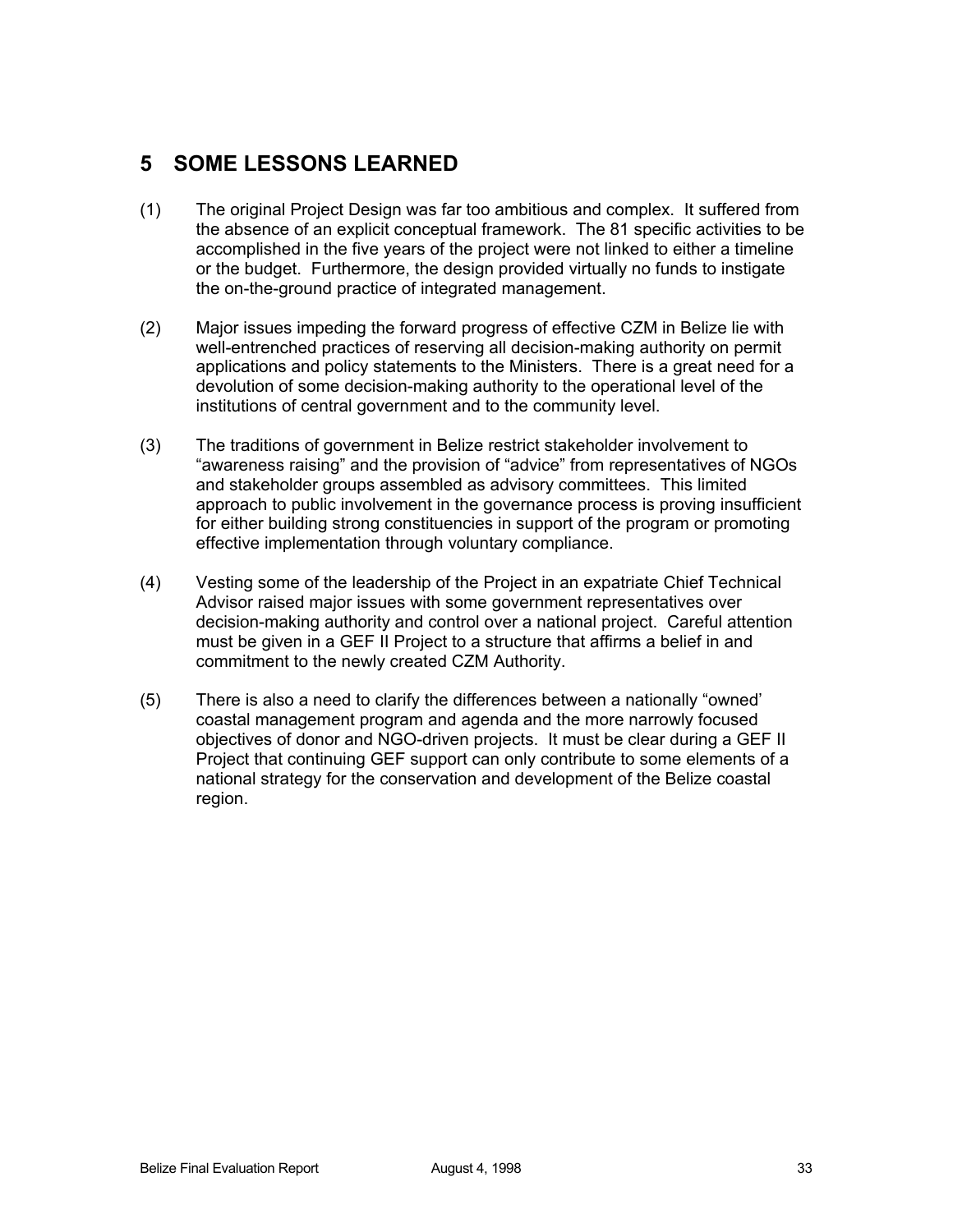# **APPENDICES**

# *APPENDIX A: TERMS OF REFERENCE*

Mr. Olsen and Dr. Ngoile will assist the Regional Bureau for Latin America and the Caribbean in providing an in-depth final evaluation of the GEF-financed project in Belize entitled: Sustainable Development and Management of Biologically Diverse Coastal Resources (SDM BDCR).

They will work closely with staff from the UNDP Country office and the project team, as required, to assess (1) the project's potential for advancing the conservation and sustainable use of coastal biodiversity in Belize, and (2) the sustainability of those impacts over the medium to long term. Based on these assessments, they will also recommend strategies and actions for a second phase of GEF support to this initiative.

Mr. Olsen's and Dr. Ngoile's activities will include the following:

- A. Review of material related to the project including the GEF Project document, previous project evaluations and other reports and assessments that may be provided during the mission.
- B. Interviews, consultations and meetings with project staff, government agencies, NGOs, local communities, civil society organizations, and the UNDP Country Office as arranged by project staff in Belize.
- C. The Evaluation shall be structured to address the following major topics:
	- (1) Analysis of the strategy for strengthening coastal management capabilities in Belize. The design of the project (scope, strategic focus, and balance among project components) will be assessed in light of the progress made towards the project's principal and immediate objectives. This section will highlight both substantive accomplishments and the lessons learned from the project'' experience.
		- -- Review of how the project analyzed the principle factors (institutional, legal, social, technical) affecting coastal biodiversity and sustainable resource use.
	- (2) Progress in developing a viable institutional framework for coastal zone management
		- -- Progress and accomplishments in creating (a) a framework for coastal management, and (b) collaborative relationships with relevant local, national and international entities
		- -- Review and analysis of the proposed legislative and regulatory frameworks and their viability for an implementation phase
		- -- Analysis of the project's approach to resource mobilization especially securing long-term project financing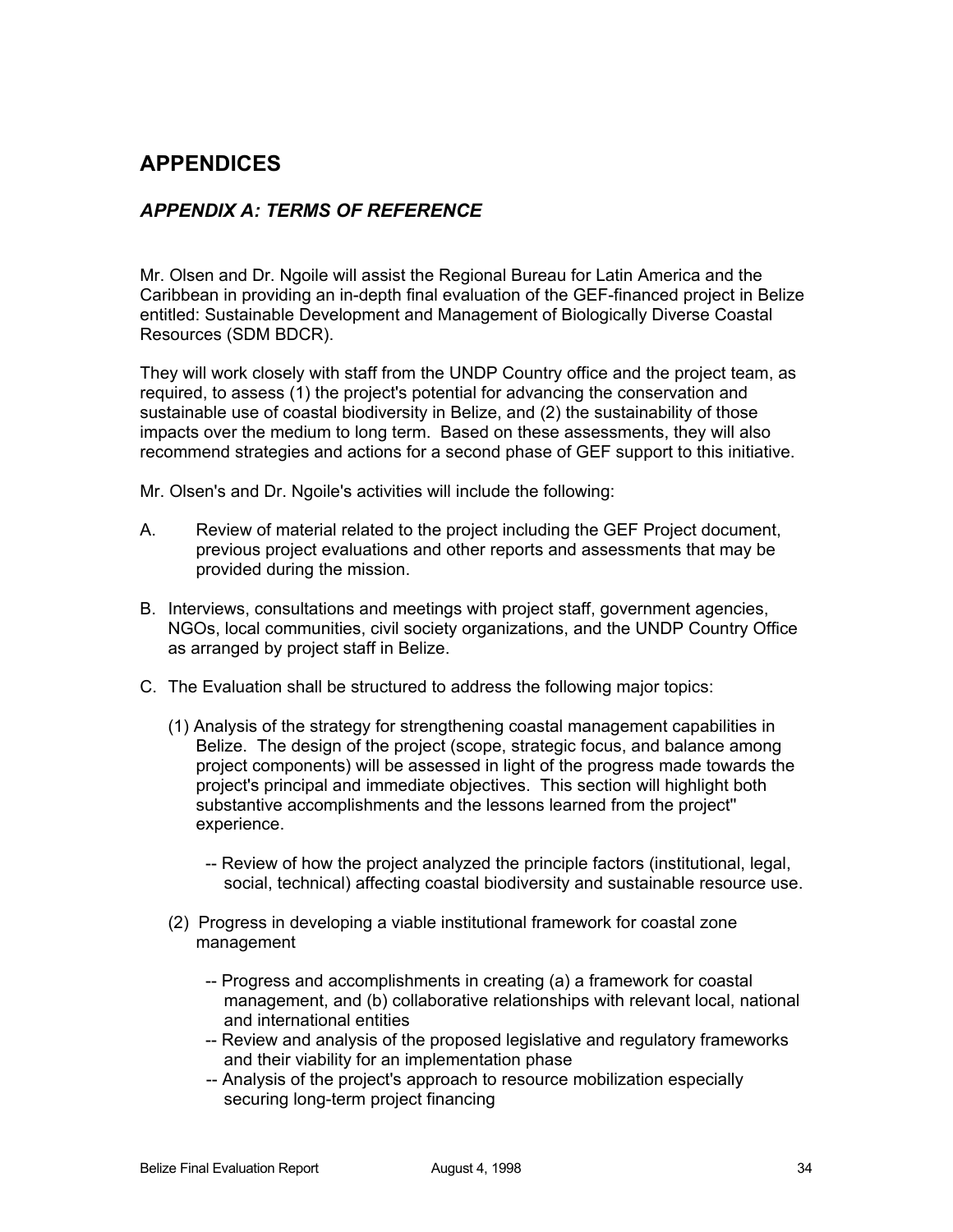- -- Analysis of use/establishment of monitoring and research capabilities.
- (3) Evaluation of the process by which the CZM Plan was developed
	- -- Review of how stakeholders were identified and their involvement in all steps taken to develop the CZM plan; assessment of the strengths and weakness of the approaches adopted
	- -- Review of the environmental education component and its actual and potential contributions to building constituencies in support of the program's objectives
	- -- Review of the impacts of the information produced and disseminated by the project on policy formulation and to develop the necessary technical basis for effective biodiversity conservation
- D. A draft report on the above topics shall be delivered to UNDP/NYC and UNDP/Belize no later than 14 days after the end of the field visit on diskette and by e-mail in WP5.1 or MS Word.

Mr. Olsen has agreed to a constancy of 15 working days to consist of 5 days in the project site and 10 days in office.

Dr. Ngoile has agreed to a constancy of 10 working days consisting of 5 days in the project site and 5 days in office.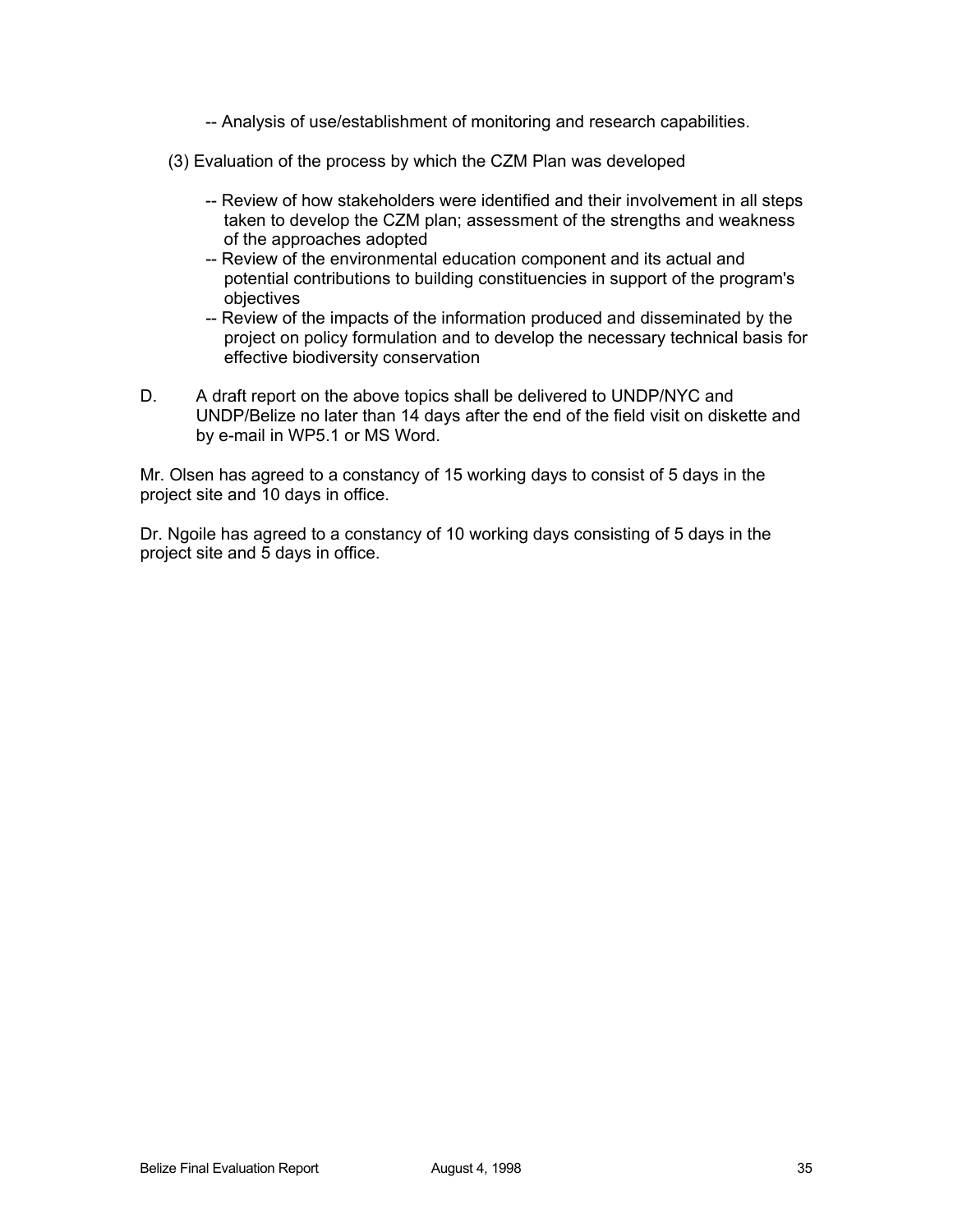# *APPENDIX B: CONSULTATION ITINERARY*

| <b>DATE AND</b><br><b>TIME</b>         | <b>CONSULTATION</b>                                                                                            | <b>RESPONSIBLE</b><br><b>MEMBER</b> | <b>CONTACT</b>                                                                                                                                                                                           |
|----------------------------------------|----------------------------------------------------------------------------------------------------------------|-------------------------------------|----------------------------------------------------------------------------------------------------------------------------------------------------------------------------------------------------------|
| Mon., 20th<br><b>April</b>             |                                                                                                                |                                     |                                                                                                                                                                                                          |
| 8.00 a.m.                              | <b>Fisheries Department,</b><br><b>Ministry of Agriculture and</b><br><b>Fisheries</b>                         | Olsen/Ngoile                        | Mr. Noel Jacobs <sup>1</sup> ,<br><b>Acting Fisheries Administrator</b><br>Mr. James Azueta<br><b>Head CZM Unit &amp; Coordinator</b><br><b>Princess Margaret Drive, Belize City</b><br>Tel. (02) 326 23 |
| 10.00 a.m.                             | <b>Coastal Zone Management</b><br>Project                                                                      | Olsen/Ngoile                        | Mrs. Janet Gibson,<br><b>National Project Adviser</b><br>8 St. Mark Street, Belize City<br>Tel (02) 307 19                                                                                               |
| 12.00 noon                             | Lunch                                                                                                          |                                     |                                                                                                                                                                                                          |
| 1.00 p.m.                              | <b>Depart for Belmopan</b>                                                                                     |                                     |                                                                                                                                                                                                          |
|                                        |                                                                                                                |                                     |                                                                                                                                                                                                          |
| 2.00 p.m.                              | <b>United Nations Development</b><br>Programme                                                                 | Olsen/Ngoile                        | Mr. Moises Carl, <sup>2</sup><br><b>Programme Officer</b><br>34/36 Garza Avenue, Belmopan<br>Tel. (08) 226 61                                                                                            |
| 3.00 p.m.                              | <b>Ministry of Tourism and</b><br>Environment                                                                  | Olsen/Ngoile                        | Dr. Voctor Gonzales <sup>2</sup> ,<br><b>Permanent Secretary, MTE</b><br><b>Belmopan</b><br>Tel. (08) 233 93                                                                                             |
| 4.00 p.m.                              | <b>Forestry Department</b>                                                                                     | Olsen/Ngoile                        | Mr. Richard Belisle, <sup>1</sup><br><b>Chief Forestry Officer</b><br><b>MNR, Belmopan</b><br>Tel. (08) 222 49                                                                                           |
| Tue., 21 <sup>st</sup><br><b>April</b> |                                                                                                                |                                     |                                                                                                                                                                                                          |
| 8.30 a.m.                              | <b>Coastal Zone Management</b><br>Programme                                                                    | <b>Olsen/ Ngoile</b>                | Mr. Eugene Ariola,<br><b>Chemical Oceanographer</b><br>8 St. Mark Street, Belize City<br>Tel (02) 307 19                                                                                                 |
| 10.00 a.m.                             | <b>Attend CZM Technical</b><br><b>Committee Meeting</b><br><b>Chaired by Fisheries</b><br><b>Administrator</b> | <b>Olsen/ Ngoile</b>                | <b>Mr. James Azueta</b><br><b>Head CZM Unit &amp; Coordinator MRS</b><br><b>Princess Margaret Drive, Belize City</b><br>Tel. (02) 326 23                                                                 |
| 12.00 noon                             | Lunch                                                                                                          |                                     |                                                                                                                                                                                                          |
| 1.30 p.m.                              | <b>Coastal Zone Management</b><br>Project                                                                      | Olsen/Ngoile                        | Mr. Hugo Matus,<br><b>Data Analyst</b>                                                                                                                                                                   |

<span id="page-35-0"></span> $\ddot{\phantom{a}}$ **<sup>1</sup> Member of the Technical Committee**

<span id="page-35-3"></span><span id="page-35-2"></span><span id="page-35-1"></span>**<sup>2</sup> Member of the Steering Committee**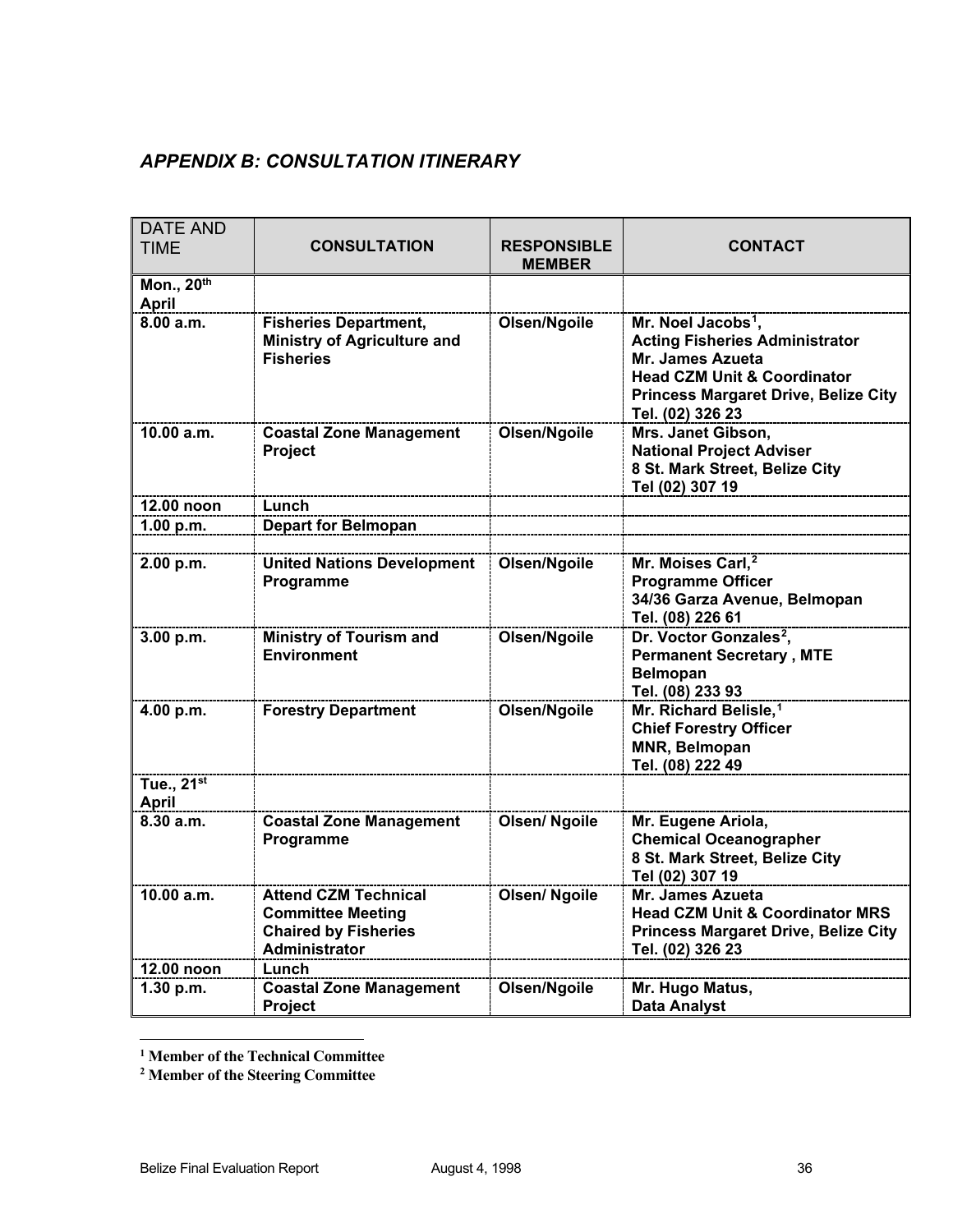| <b>DATE AND</b><br><b>TIME</b> | <b>CONSULTATION</b>                                                                              | <b>RESPONSIBLE</b><br><b>MEMBER</b> | <b>CONTACT</b>                                                                                                                           |
|--------------------------------|--------------------------------------------------------------------------------------------------|-------------------------------------|------------------------------------------------------------------------------------------------------------------------------------------|
|                                |                                                                                                  |                                     | 8 St. Mark Street, Belize City<br>Tel (02) 307 19                                                                                        |
| 3.00 p.m.                      | <b>Belize Tourist Board</b>                                                                      | Olsen                               | Mr. Kevin Gonzales,<br><b>Director</b><br>83 North Front Street, Belize City<br>Tel (02) 772 13                                          |
|                                | <b>Ministry of Housing and</b><br>Planning(Urban)                                                | <b>Ngoile</b>                       | <b>Ms Imani Fairweather</b><br><b>Senior Planning Officer</b><br><b>MHP</b>                                                              |
| 4.30 p.m.                      | <b>Coastal Zone Management</b><br>Project                                                        | Olsen/Ngoile                        | Mrs. Janet Gibson,<br><b>National Project Adviser</b><br>8 St. Mark Street, Belize City<br>Tel (02) 307 19                               |
| Wed., 22nd<br><b>April</b>     |                                                                                                  |                                     |                                                                                                                                          |
| 8.40 a.m.                      | Depart for field trip to Caye<br><b>Caulker</b>                                                  |                                     |                                                                                                                                          |
| 9.30 a.m.                      | <b>Caye Caulker Village Council</b>                                                              | Olsen/Ngoile                        | <b>Vice Chairman</b><br><b>Caye Caulker</b><br>Tel (022) 2142                                                                            |
| 10.30 a.m.                     | <b>Belize Tourism Industry</b>                                                                   | Olsen/Ngoile                        | Ms. Maria Vega<br><b>Caye Caulker</b><br>Tel. (022) 2142                                                                                 |
| 11.20 a.m.                     | <b>Siwa Ban Foundation</b>                                                                       | Olsen/Ngoile                        | <b>Ms. Ellen McRae</b><br><b>Managing Director</b><br><b>Caye Caulker</b><br>Tel (22)2178                                                |
| $12.15$ a.m.                   | Lunch<br><b>Meeting with President, Caye</b><br><b>Caulker Tour Guides</b><br><b>Association</b> | Olsen/Ngoile                        | Mr. Robert Blease<br><b>President</b><br><b>Caye Caulker Tour Guides</b><br><b>Association</b><br><b>Caye Caulker</b><br>Tel. (022) 2154 |
| 1.30 p.m.                      | <b>Leave for San Pedro</b>                                                                       |                                     |                                                                                                                                          |
| 2.30 p.m.                      | <b>Meeting with Bacalar Chico</b><br><b>Advisory Committee</b>                                   | Olsen/Ngoile                        | Mayor / Chairman<br>Tel.                                                                                                                 |
| 4.13 p.m.                      | <b>Depart for Belize City</b>                                                                    |                                     |                                                                                                                                          |
| Thurs., 23rd<br>April          |                                                                                                  |                                     |                                                                                                                                          |
| 9.00 a.m.                      | <b>Ministry of Natural</b><br><b>Resources</b>                                                   | Olsen/Ngoile                        | <b>Mr. Lindsay Belisle</b><br><b>Permanent Secretary</b><br>MNR, Belmopan<br>Tel. (08) 22630. Did not Meet with<br>him                   |
| 9.30 a.m.                      | <b>Lands and Surveys</b><br><b>Department</b>                                                    | Olsen/Ngoile                        | <b>Mrs. Malikah Cardona</b><br><b>Physical Planner</b><br><b>MNR, Belmopan</b><br>Tel. (08) 22630                                        |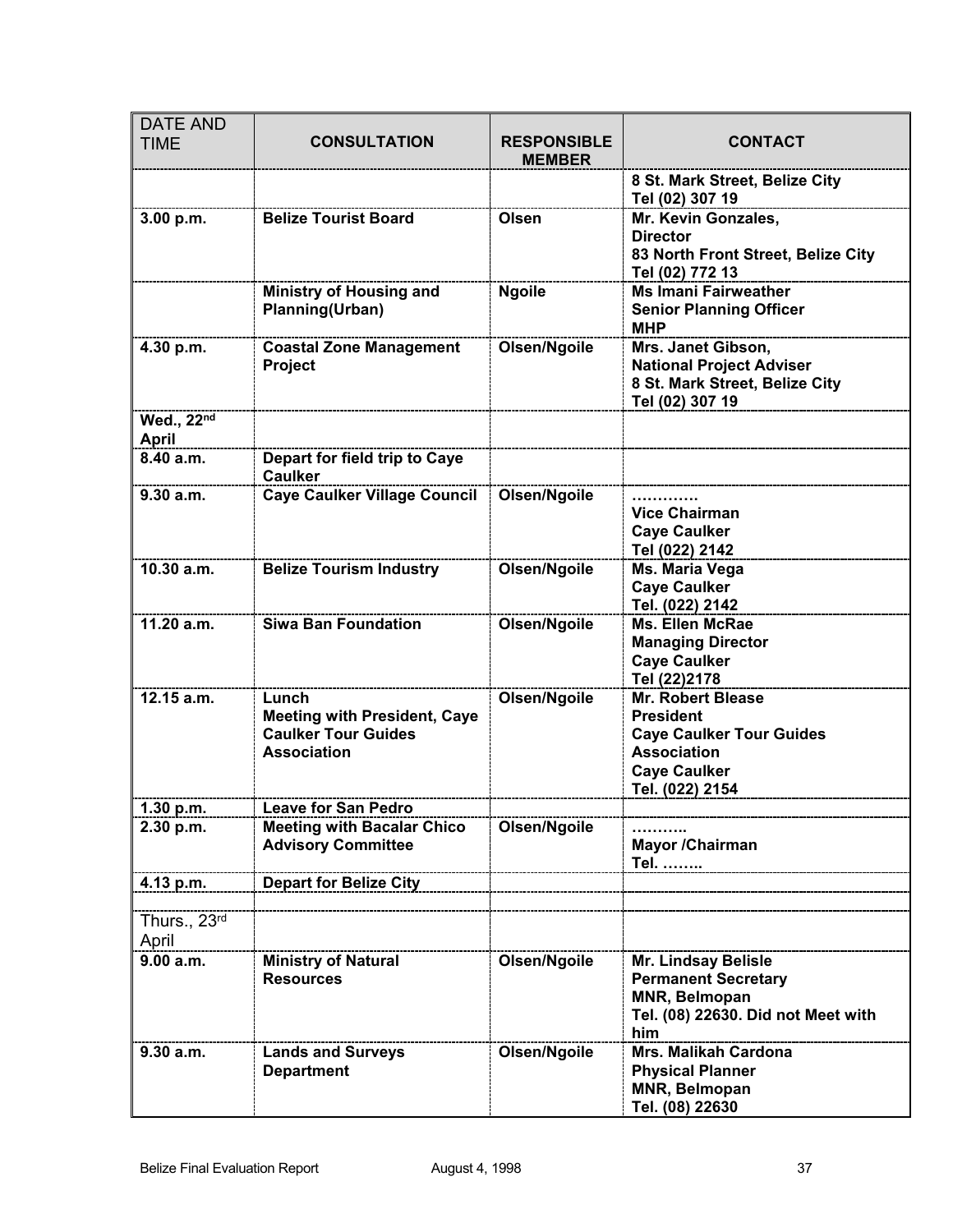| <b>DATE AND</b><br><b>TIME</b> | <b>CONSULTATION</b>                                 | <b>RESPONSIBLE</b><br><b>MEMBER</b> | <b>CONTACT</b>                                                                                                                                              |
|--------------------------------|-----------------------------------------------------|-------------------------------------|-------------------------------------------------------------------------------------------------------------------------------------------------------------|
| 10.00 a.m.                     | <b>Lands and Surveys</b><br><b>Department</b>       | <b>Ngoile</b>                       | <b>Mrs. Malikah Cardona</b><br><b>Physical Planner</b><br><b>MNR, Belmopan</b><br>Tel. (08) 22630  continue                                                 |
|                                | <b>Department of Environment</b>                    | Olsen                               | Mr. Ismael Fabro, (Did not Meet him)<br><b>Chief Environmental Officer</b><br>MTE, 10/12 Ambergris Avenue<br><b>Belmopan</b><br>Tel.(08) 22816<br>(Met with |
| 11.00 a.m.                     | <b>Protected Areas</b><br><b>Conservation Trust</b> | Olsen                               | <b>Mr. Humberto Paredes</b><br>2 Mango Street, Belmopan<br>Tel. (08) 23637                                                                                  |
|                                | <b>Land Information Center</b>                      | <b>Ngoile</b>                       | <b>Mrs. Noreen Fairweather</b><br><b>Land Information Officer</b><br><b>MNR, Belmopan</b><br>Tel. (08) 22630                                                |
| 11.45 a.m.                     | <b>UNDP, GEF Small Grants</b>                       | Olsen/Ngoile                        | <b>Mr. Phillip Balderamos</b><br><b>GEF Small Grants Coordinator</b><br>34/36 Garza Avenue<br><b>Belmopan</b><br>Tel. (08) 22661                            |
| 12.30 noon                     | <b>Lunch Discussion</b>                             | Olsen/Ngoile                        | Mr. Moises Carl, <sup>2</sup><br>Residence, Belmopan                                                                                                        |
| 2.30 p.m.                      | <b>University College of Belize</b><br>(UCB)        | Olsen/Ngoile                        | <b>Dr. Dorian Barrow</b><br><b>Vice President (Academic)</b><br><b>West Landivar, Belize City</b><br>Tel. (02) 32732                                        |
| 3.30 p.m.                      | <b>Coral Caye Conservation</b>                      | Olsen/Ngoile                        | Mr. Jon Ridley<br><b>Director</b><br><b>West Landivar, Belize City</b><br>Tel (02) 32787                                                                    |
| Fri., 24th April               |                                                     |                                     |                                                                                                                                                             |
| 9.00 a.m.                      | <b>Belize Audubon Society</b>                       | Olsen /Ngoile                       | Mr. Osmany Salas<br><b>Executive Director</b><br><b>Mr. Michael Summerville</b><br>12 Fort Street, Belize City<br>Tel (02) 34987                            |
| 10.00 a.m.                     | <b>National Fisheries</b><br><b>Association</b>     | Olsen/Ngoile                        | <b>Allan Bevans Chairman</b><br>Nidia Aeredia Executive Secretary<br>Lit 849 Consuelo St.<br>P.O. Box 751, Belize City, Belize<br>Tel (02)                  |
| 3.30 p.m.                      | <b>Wrapping Up with CZM Staff</b>                   | Olsen/Ngoile                        | Mrs. Janet Gibson,                                                                                                                                          |
|                                | and UNDP                                            |                                     | <b>National Project Adviser</b><br>8 St. Mark Street, Belize City                                                                                           |

<span id="page-37-0"></span> $\ddot{\phantom{a}}$ **<sup>2</sup> Member of the Steering Committee**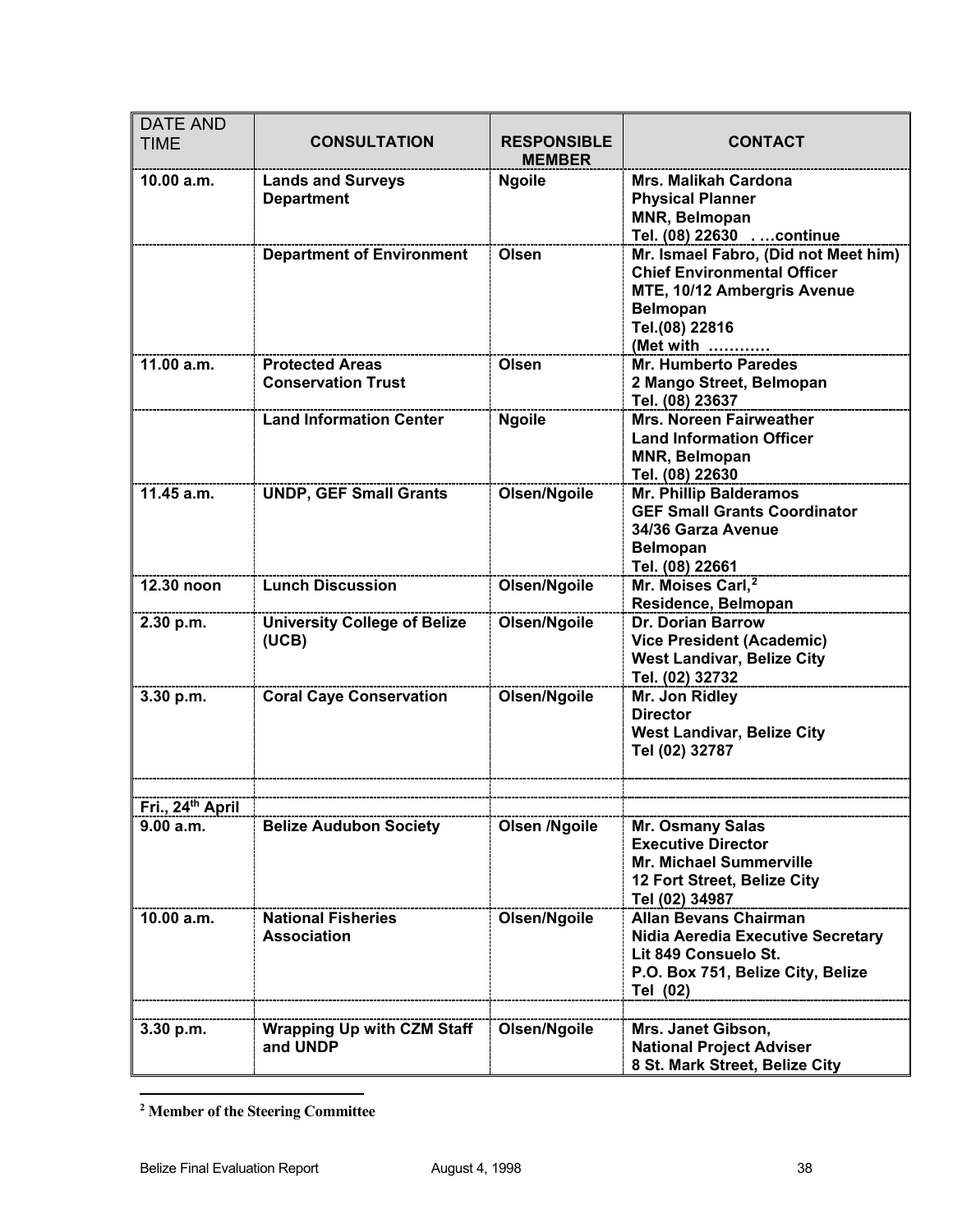| <b>DATE AND</b><br><b>TIME</b> | <b>CONSULTATION</b> | <b>RESPONSIBLE</b><br><b>MEMBER</b> | <b>CONTACT</b>                                                                                                                                      |
|--------------------------------|---------------------|-------------------------------------|-----------------------------------------------------------------------------------------------------------------------------------------------------|
|                                |                     |                                     | (Meeting Place)<br>Tel (02) 307 19<br>Mr. Moises Carl, <sup>2</sup><br><b>Programme Officer</b><br>34/36 Garza Avenue, Belmopan<br>Tel. (08) 226 61 |
|                                |                     |                                     |                                                                                                                                                     |

 $\ddot{\phantom{a}}$ 

<span id="page-38-0"></span>**<sup>2</sup> Member of the Steering Committee**